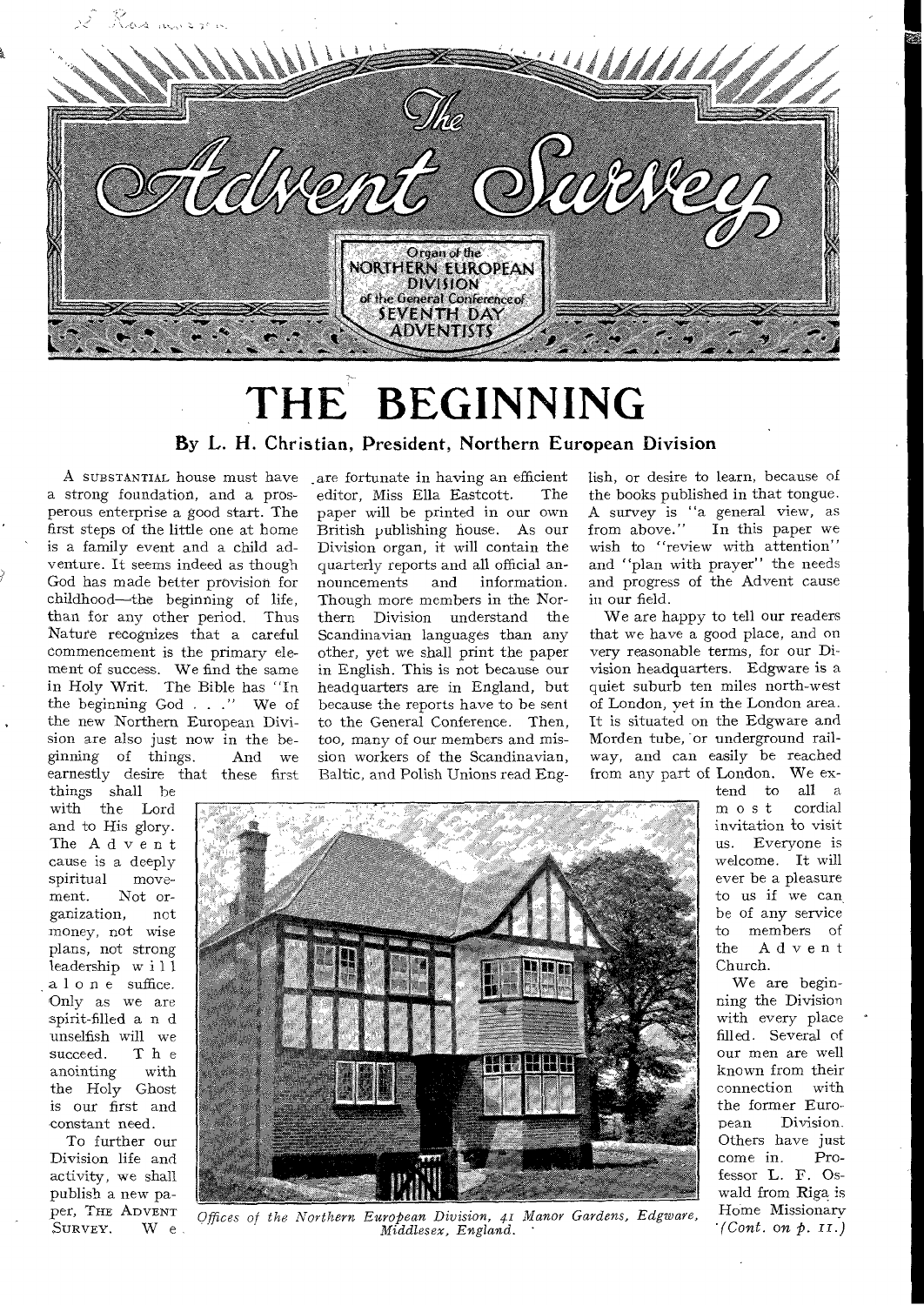THE ADVENT SURVEY

 $\int$ uly, 1929



In the Northern European Division God has committed to us a large and solemn responsibility. Scattered throughout our different fields in Europe and the great stretches of the African continent are 165 millions of people to whom the third angel's message must be carried in this generation. This is the great task that faces us as God's servants and people in this Division at this time. Millions of these people are crowded together in our large cities while other millions are scattered over very large areas. Many sections are sparsely populated, making it difficult to reach them with the message for this time.

The European part of our Division embraces four unions--the Baltic Union, the British Union, the Polish Union, and the Scandinavian Union, also the Iceland-Faroes Mission. Then in the African Continent we have the East African Union Mission, the Ethiopian Union Mission, and our missions on the West Coast, which at the present time we know as the West African group.

One of the problems which face us is the evangelization of our large In Great Britain there are cities. hundreds of cities with a population of over 10,000 which have never yet been entered with the Advent message. The same is true in other parts of the field, in Poland, in Sweden, and in other sections. The coast towns and other strategic centres in our mission fields have as yet hardly any witness that the Saviour is soon to appear. A great and solemn responsibility rests upon us as we face the gigantic task of carrying the Gospel message to the millions of people in our large field.

While we realize the magnitude of the task, yet we feel glad for the many omens of encouragement we see on every hand. God is working too in a wonderful way in our mission fields. In our African missions, for the year 1928, we had a net

gain of 644, but for the first quarter of 1929 we show a net gain of 500. The second quarter's gain is also very encouraging and we are hoping that this year we shall run beyond the four-figure mark. In the East Tanganyika Mission field, where the work has gone rather slowly for many years, and where the baptisms have been but few in number, the brethren expect to baptize fully 100 this year.

We take courage as we think of what God is doing. We rejoice as we see His providential leading. Our hearts are made glad when we see such wonderful openings on every side and yet there is a tinge of sadness in our hearts, especially as we realize that we are not able to answer the present calls that are coming in to us from far and near. Pathetic appeals are being made. A chief here pleads for a worker. Another chief in another part urges us to send a teacher, and yet for lack of means we are compelled to delay. May God help us as His people to realize to the full the

solemn responsibility that is ours and enable us to address ourselves to the great task with consecration, and with a new spirit of sacrifice and devotion so that these calls may speedily be answered, and the message be sounded in every part of the world and the Saviour come to claim His own.

May God keep us all faithful and true to Him.

#### Progress in Scandinavia G. E. Nord, Union President

THE year 1928 was in many respects a really good year for the Scandinavian Union. Tithes and offerings increased, and over 600 souls were received into fellowship.

The net gain in membership was reduced to 197, mainly because a very large number emigrated or died during the year. The outlook for the present year is good. There is a small gain in tithes and offerings for the first quarter of this year above that of last year.

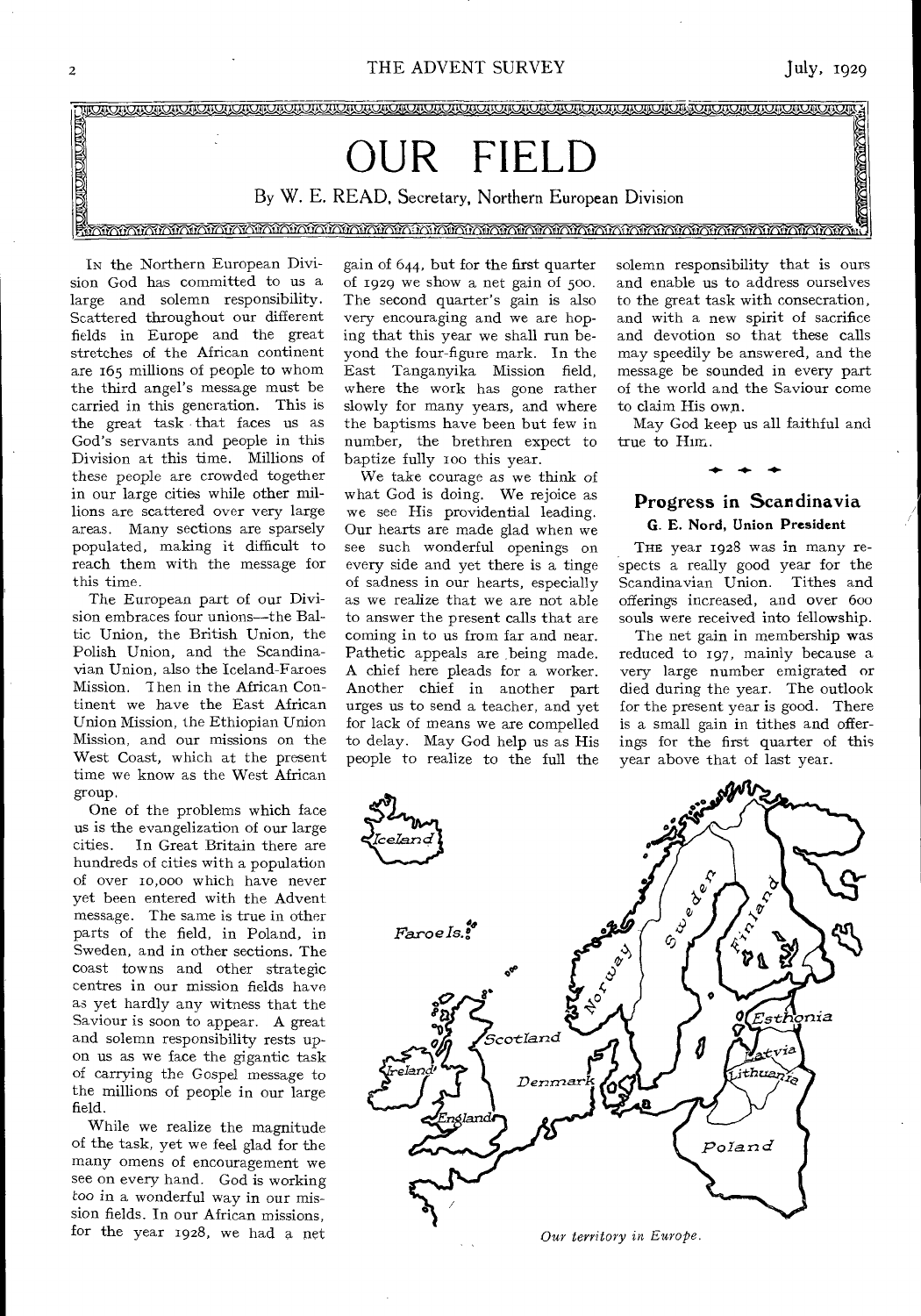At our last Union committee session the question of dividing the conferences came up, and since then the Swedish as well as the Finnish Conferences have already been divided into four conferences: the Northern Swedish Conference with a population of 3,049,067, and a membership of  $\overline{r}$ ,  $\overline{r}$  and the Southern Swedish Conference of 3,038,856 inhabitants and 763 The Finnish Conference was divided on national lines, both conferences taking in all of Finland The Finnish Conference has a membership of over a thousand and over three million population, while the Swedish-speaking population is less than half a million, represented by some 30o members.

We believe that this re-organization of the work in both of these countries will prove a great blessing to the cause. We are of good courage and are determined by the help of the Lord to do our part in this Northern Division to finish the work.

#### **Baltic Union Conference**  T. T. Babienco, President

THE first quarter of this year was<br>the of success. The Lord has one of success. blessed our workers and our fai,hful churchmembers. We are glad to be able to report success in all departments, above all in the winning<br>of souls. Notwithstanding the Notwithstanding the hardships resulting from the bad crops of last year our churches have paid more tithe and have given more to missions. Surely the spirit of sacrifice is leading our people.

The Latvian Conference has grown to such an extent that it was decided, after much thought and prayer, to divide this field into three conferences. This change is proving successful and is enabling us to care better for the churches in the distant corners of the territory.

Our workers in Lithuania are mastering the language and we are preparing for strong evangelistic work among the Lithuanian people. Many are already interested in the message. The Sabbath-school lessons are translated into this language and a sixteen-page monthly is also published.

We are grateful to the Lord that Esthonia is getting victoriously out of the sad experiences of the past



few years, and many faithful souls are returning to walk with us in this truth.

The Big Week in our Union was a real "Big Week" and we have passed our goal. To God we give the honour.

#### **Off to the Mission Field**  By W. E. Read

**-A^ -4- -4.-** 

THE needs of our far-flung mission fields make heavy calls upon us in the home base for young men and women to take their places in the many hard and difficult fields across the seas. Yet the response is very gratifying. Our young people, as the call comes to them, gladly leave their homes and loved ones and sail away to these distant lands to carry the Gospel message to those who sit in darkness and the shadow of death. This year we have already sent out several new recruits. Brother and Sister Gabrielsen sailed last January for<br>Kenya Colony. Sister Dorothy Kenya Colony. Neilsen went out to our hospital in East Africa, and Miss M. Wharrie left just a little while ago to take over the secretary-treasurer's work

in the East African Union. Still more workers are needed and  $\mbox{\$ome}$ are already under appointment but we will report concerning them later. Each year is making increasing demands upon us for men and for means. The growing interests in these needy lands should make a stirring appeal to our hearts in the home land. Let us ever remember these faithful workers in our prayers day by day, that God may bless them in their service for Him, and that they may be instrumental in winning many souls to Jesus.

"HE who loses sight of his entire dependence upon God is sure to fall. We are contending with those who are stronger than we. Satan and his hosts are constantly watching to assail us with temptations and in our own strength and wisdom it is impossible for us to withstand them. Hence, whenever we permit our hearts to be drawn away from God, whenever we indulge self-exaltation or self-dependence, we are sure to be over-<br>thrown." - "Gospel Workers."  $\text{thrown."}$   $\rightarrow$  "Gospel" *pages 322, 323.*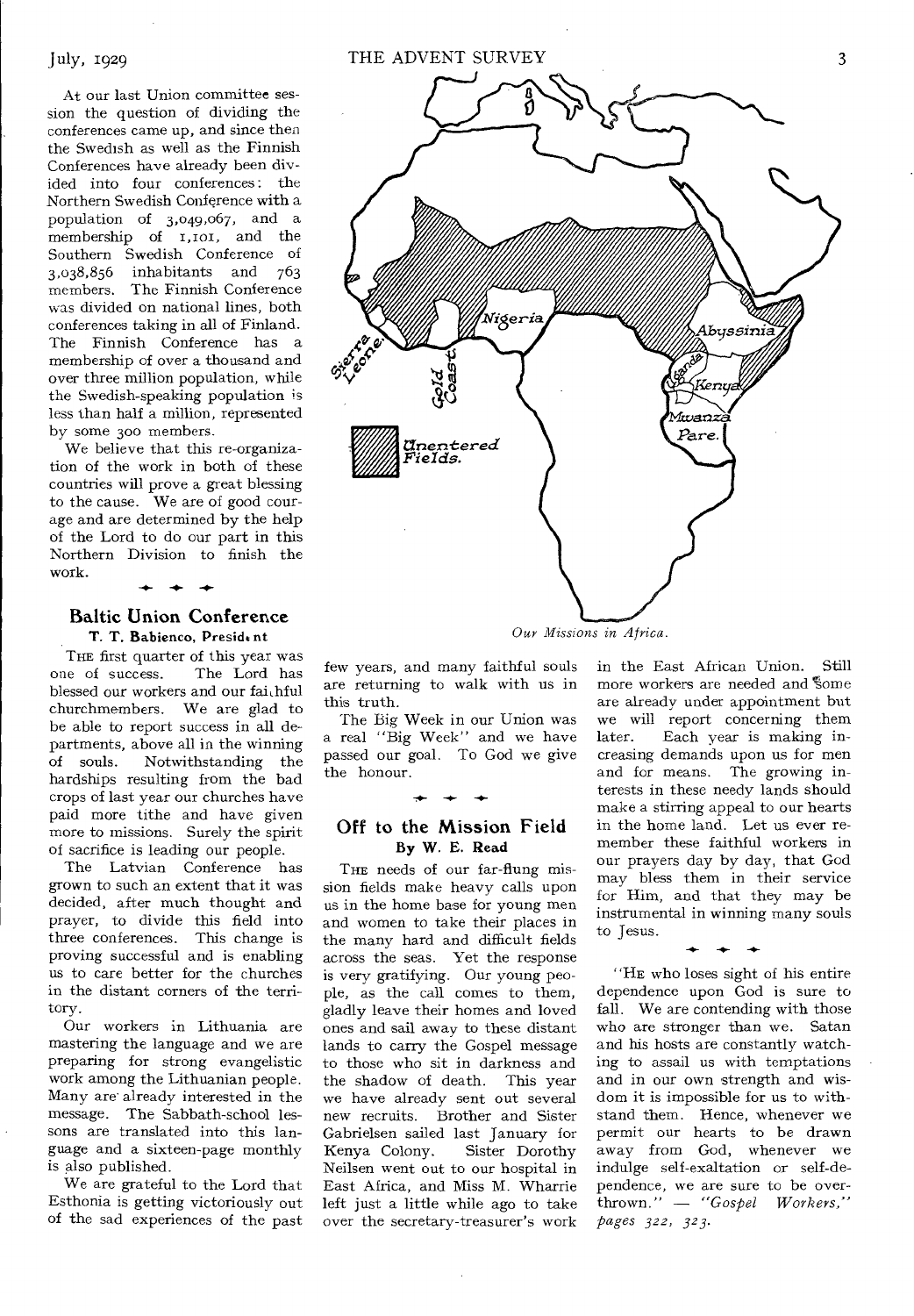#### 4 THE ADVENT SURVEY July, 1929



#### A Few Words from East Africa

#### w. T. Bartlett, Retiring Superintendent, East African Union

AT Djibouti I find a letter soliciting a short contribution for THE ADVENT SURVEY, and I write it as the steamer follows the barren coast leading up to the gateways of the Red Sea.

The "Advent" atlas is re-<br>ranged these days. Last year arranged these days. the European Division claimed all the shores we are passing; now the Northern Division shares its burden with the Central and the South. To have an easier time? God forbid. The re-alignment of the forces means surely a much more effective occupation of the nar-<br>rowed territories. It is time we rowed territories. faced our task with a definite intention to finish it.

Looking back over the last few days in East Africa I realize that the work grows there. Another new church in the Kisii Mission,<br>makes the fourth. I think of the makes the fourth. day when I baptized the first ten of our Kisii believers, and the caution of our early moves. Now we see a large body of stalwart native teachers headed by proved and trusty native leaders, with native churches that are beating all previous records of progress and generous giving. I would like to speak of the work done by Brother Beavon and Miss Raitt, but if I go into details THE ADVENT SURVEY will have to be enlarged.

The Gendia church rejoices in yet another daughter, and even so must either build a bigger place for itself or split again.

From a big European plantation comes the news that they have built a school for the 13o Adventists working for them, and will now build a school for a group of Kisii Adventists equally large. The manager says: "We like our Adventist labourers very much and will do anything we can for them



Brother and Sister Gabrielsen (Kenya Colony)

in reason." So we establish a new strong centre far away from our nearest station.

At Suji I dedicated a handsome stone church, built by native labourers. A strong brass band lent impressiveness to the service. The brass bands go out in Pare on evangelistic tours and help to win souls. Pare to-day has 30o in the baptismal classes. A new era has dawned for the work in that field.

Through peculiar difficulties the book work is forming into line. One canvasser sold r,000 copies of our new Swahili paper in two weeks; a special edition of ro,000 was printed for the Big Week.

My last service at Gendia was held outdoors. The ushers counted 1,757 when the meeting began.

God has helped us greatly in East Africa. To Him be all the glory !

Two of my cabin-mates are English. One is the manager of the best-known business in Nairobi.<br>He knows my name well. He He knows my name well. thinks we must be prospering greatly because of the large orders he gets. The other also needs no explanation. He is the son of the gentleman who will be our next door neighbour when we open our new headquarters in Nakuru.

I cannot help feeling that the over-ruling Providence which reshaped our European organization is wanting to take hold of us all individually and make more of us. May THE ADVENT SURVEY always tell of progress in the occupation of our territory and a deeper, fuller measure of spiritual power pervading our works.

#### New Headquarters in East Africa

#### S. G. Maxwell, Superintendent, East African Union

FOR many years we have been content to operate this Union from one of our existing mission stations. This was situated in a native reserve. The result was that if there was any shortage of workers in that particular field the Union Superintendent usually got tied -up there.

Now we have laid plans to have new headquarters in the highlands of Kenya. A site has been selected at Nakuru. This is an important railway junction and gives direct communication with the coast, or

*(Continued on page 8.)*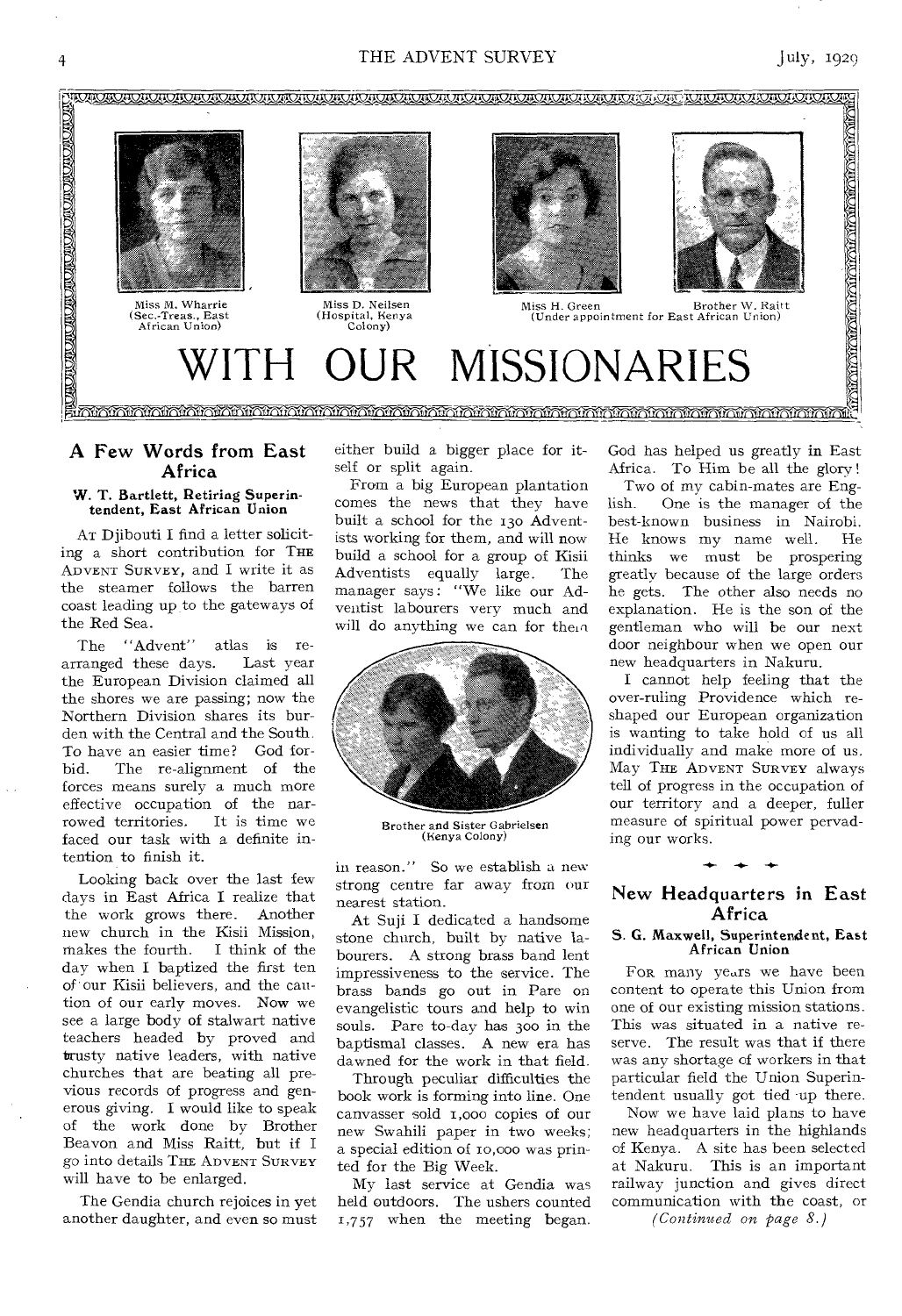#### THE ADVENT SURVEY

#### Statistical Report of the Northern European Division for the Quarter Ended March 31, 1929

|                                                                                                                                                                                    |                                             | ð                                     |                                         |                                                       | GAINS                                       |                                                |                                                           |                                         |                                       | LOSSES                                                                                                                                                                                                                                                                                                                                                                                                                                                                             |                                                                                                                                                                            |                                           |                                           |                                     |                                   |                                    |                                              |                                                                                                                                                                                                                                                                                                                                                                                                                                                                         |                                                            |                                                     |                                           |                               |                                   |                                   |                                                            |
|------------------------------------------------------------------------------------------------------------------------------------------------------------------------------------|---------------------------------------------|---------------------------------------|-----------------------------------------|-------------------------------------------------------|---------------------------------------------|------------------------------------------------|-----------------------------------------------------------|-----------------------------------------|---------------------------------------|------------------------------------------------------------------------------------------------------------------------------------------------------------------------------------------------------------------------------------------------------------------------------------------------------------------------------------------------------------------------------------------------------------------------------------------------------------------------------------|----------------------------------------------------------------------------------------------------------------------------------------------------------------------------|-------------------------------------------|-------------------------------------------|-------------------------------------|-----------------------------------|------------------------------------|----------------------------------------------|-------------------------------------------------------------------------------------------------------------------------------------------------------------------------------------------------------------------------------------------------------------------------------------------------------------------------------------------------------------------------------------------------------------------------------------------------------------------------|------------------------------------------------------------|-----------------------------------------------------|-------------------------------------------|-------------------------------|-----------------------------------|-----------------------------------|------------------------------------------------------------|
| NAME OF<br>CONFERENCE OR<br><b>MISSION</b>                                                                                                                                         | Churches<br>$\overline{\overline{6}}$<br>g. | report<br>Membership<br>previous repo | Laptism<br>By                           | $v$ ote<br>$\mathbf{B}$                               | fields<br>By let. for all                   | <b>Bylet.from oth</b><br>fields in Union       | $\mbox{\bf Total}$ gains                                  | apostasy<br>Βy                          | death<br>$\mathbf{B} \mathbf{y}$      | By letter to<br>America                                                                                                                                                                                                                                                                                                                                                                                                                                                            | $\overline{\text{other}}$<br>ftelds<br>$\frac{1}{\sqrt{\frac{1}{16}t}}$<br>$\begin{array}{c} \boxed{\mathbf{By} \ \mathbf{I}} \\ \text{for eig} \\ \mathbf{I} \end{array}$ | Union<br>to other<br>let.to<br>ay<br>fiel | Total losses                              | Net gain                            | Present<br>Membership             |                                    |                                              | $\fbox{\begin{tabular}{c} \multicolumn{2}{c}{\textbf{Ord} since}\\ \multicolumn{2}{c}{\textbf{M} in} &\\ \multicolumn{2}{c}{\textbf{M} in} &\\ \multicolumn{2}{c}{\textbf{M} in} &\\ \multicolumn{2}{c}{\textbf{M} in} &\\ \multicolumn{2}{c}{\textbf{M} in} &\\ \multicolumn{2}{c}{\textbf{M} in} &\\ \multicolumn{2}{c}{\textbf{M} in} &\\ \multicolumn{2}{c}{\textbf{M} in} &\\ \multicolumn{2}{c}{\textbf{M} in} &\\ \multicolumn{2}{c}{\textbf{M} in} &\\ \multic$ | Other Workers                                              | Colpo teurs                                         | Total Workers                             | of Sabbath-<br>schools<br>ls. | Membership                        | Average<br>Attendance             |                                                            |
| ı                                                                                                                                                                                  | $\overline{2}$                              | 3                                     | $\ddot{\textbf{4}}$                     | 5                                                     | 6                                           | $\boldsymbol{7}$                               | 8                                                         | 9                                       | 10                                    | 11                                                                                                                                                                                                                                                                                                                                                                                                                                                                                 | 12                                                                                                                                                                         | 13                                        | 14                                        | 15                                  | 16                                | 17                                 | 18                                           | 19                                                                                                                                                                                                                                                                                                                                                                                                                                                                      | $\bf 20$                                                   | 21                                                  | ${\bf 22}$                                | 23                            | 24                                | 25                                |                                                            |
| Northern European Division                                                                                                                                                         | $\ddotsc$                                   |                                       |                                         | $\ddotsc$                                             | .                                           | $\ddotsc$                                      | $\ddotsc$                                                 | $\cdots$                                |                                       | لمدد                                                                                                                                                                                                                                                                                                                                                                                                                                                                               | $\cdots$                                                                                                                                                                   |                                           | $\ddot{\phantom{a}}$                      | $\ddotsc$                           | $\ddotsc$                         | 5                                  | 1                                            | 7                                                                                                                                                                                                                                                                                                                                                                                                                                                                       |                                                            | $\ddotsc$                                           | 13                                        | $\ddotsc$                     |                                   | $\cdots$                          |                                                            |
| Baltic Union<br>Esthonian Conference<br>Riga<br>66<br>$\boldsymbol{2}$<br>$\sim$ 1000 km s<br>$\alpha$<br>Courland<br>.  31<br>44<br>Livorea<br>4<br>6.6<br>Lithuania<br>. 6       | 18<br>7<br>16<br>18<br>9                    | 1491<br>870<br>672<br>628<br>177      | 9<br>$\bf{23}$<br>20<br>1<br>$\ddotsc$  | 4<br><br>1<br>ı<br>$\ddotsc$                          | $\blacktriangleleft$<br><br><br>            | 12<br>27<br>11<br>5<br>$\mathbf 1$             | 25<br>54<br>$3\sqrt{2}$<br>7<br>$\mathbf 1$               | 3<br>9<br>4<br>6<br>$\overline{\bf{4}}$ | 5<br>18<br>7<br>1<br>$\boldsymbol{2}$ | $\cdots$<br><br>$\cdots$<br>$\ldots$                                                                                                                                                                                                                                                                                                                                                                                                                                               | $\boldsymbol{2}$<br><br>$\ddotsc$<br>.                                                                                                                                     | $^{12}$<br>27<br>11<br>5<br>              | 20<br>56<br>22<br>12<br>6                 | 5<br>-2<br>10<br>-5<br>$-5$         | 1426<br>868<br>682<br>623<br>172  | 3<br>6<br>2<br>2<br>3<br>3         | <br>$\boldsymbol{\Omega}$<br>2<br>$\bf 2$    | $\overline{2}$<br>6<br>$\boldsymbol{2}$<br>3<br>7<br>$\bf 2$                                                                                                                                                                                                                                                                                                                                                                                                            | $\mathbf{2}$<br>$\boldsymbol{2}$<br>1                      | 11<br>11<br>9<br>10<br>$\overline{\mathbf{4}}$      | 5<br>25<br>17<br>16<br>23<br>$\mathbf{1}$ | 28<br>7<br>16<br>28<br>9      | 1416<br>881<br>760<br>577<br>180  | 914<br>585<br>408<br>367<br>127   | $\boldsymbol{2}$<br>8<br>4<br>5                            |
|                                                                                                                                                                                    | 68                                          | 2768                                  | 53                                      | 6                                                     | 4                                           | 56                                             | 119                                                       | 26                                      | 83                                    |                                                                                                                                                                                                                                                                                                                                                                                                                                                                                    | $\bf 2$                                                                                                                                                                    | 55                                        | 116                                       | 3                                   | 3771                              | 19                                 | 6                                            | 22                                                                                                                                                                                                                                                                                                                                                                                                                                                                      | 5                                                          | 45                                                  | 97                                        | 88                            | 3814                              | 2401                              |                                                            |
| British Union<br>South Et gland Conference 1<br>$\mathbf{2}$<br>North England<br>3<br>Welsh Mission<br>Scottish<br>4<br>$\epsilon$<br>Irish<br>5                                   | 33<br>38<br>15<br>8<br>$\overline{4}$       | 2079<br>1538<br>420<br>298<br>138     | 5<br>$\ldots$<br>$\ddotsc$<br>$\ddotsc$ | 4<br><br>$\ddotsc$<br>                                | 19<br>$\boldsymbol{2}$<br>$\ddotsc$<br><br> | 33<br>6<br>7<br>5<br>$\overline{2}$            | 61<br>8<br>7<br>$\overline{5}$<br>$\overline{\mathbf{2}}$ | 5<br>31<br>6<br>$\mathbf{B}$<br>1       | 11<br>14<br>2<br>1                    | <br>$\cdots$<br>$\ddotsc$<br>$\ddotsc$                                                                                                                                                                                                                                                                                                                                                                                                                                             | 1<br><br><br>$\ddotsc$<br>$\ddotsc$                                                                                                                                        | 32<br>10<br>$\overline{2}$<br>з<br>3      | 49<br>55<br>10<br>7<br>$\overline{\bf 4}$ | 12<br>47<br>-3<br>$-2$<br>$-2$      | 2091<br>1491<br>417<br>296<br>136 | 7<br>14<br>9<br>3<br>1<br>$\bf 2$  | $\bf 4$<br>4<br>1<br>$\,2\,$<br>$\mathbf{1}$ | $\overline{\mathbf{2}}$<br>4<br>8<br>3<br>$\boldsymbol{2}$<br>3                                                                                                                                                                                                                                                                                                                                                                                                         | $\dot{2}$<br>4<br>$\overline{\mathbf{4}}$<br><br>$\ddotsc$ | 30<br>27<br>8<br>$\overline{2}$<br>$\boldsymbol{2}$ | 11<br>56<br>52<br>15<br>7<br>8            | 41<br>49<br>17<br>8<br>4      | 2127<br>1552<br>440<br>233<br>140 | 1614<br>1159<br>362<br>16n<br>112 | ٦<br>$\boldsymbol{2}$<br>3<br>$\overline{\mathbf{4}}$<br>5 |
|                                                                                                                                                                                    | 93                                          | 4473                                  | 5                                       | 4                                                     | 21                                          | 53                                             | 83                                                        | 46                                      | 28                                    |                                                                                                                                                                                                                                                                                                                                                                                                                                                                                    | $\mathbf{1}$                                                                                                                                                               | 50                                        | 125                                       | 42                                  | 4431                              | 36                                 | 12                                           | $^{22}$                                                                                                                                                                                                                                                                                                                                                                                                                                                                 | 10                                                         | 69                                                  | 149                                       | 119                           | 4492                              | 3413                              |                                                            |
| Polish Union<br>Posanian Conference 1<br>6.6<br>Silesian<br>Central Po'ish Conf.<br>$\cdots$ $3$<br>$\Omega_{\rm{max}}$<br>$\overline{4}$<br>East Polish<br>North Polish Mission 5 | 15<br>25<br>-13<br>33<br>16                 | 332<br>781<br>252<br>636<br>259       | 6<br>$\overline{\mathbf{4}}$<br>        | 1<br>1<br>1                                           | <br>3<br>1<br>$\ddotsc$                     | 8<br>31<br>9<br>40<br>$\boldsymbol{2}$         | 8<br>38<br>12<br>46<br>3                                  | 8<br>13<br>3                            | 1<br>5<br>3<br>                       | $\ddotsc$<br>$\ddotsc$<br><br>$\ddotsc$<br>1                                                                                                                                                                                                                                                                                                                                                                                                                                       | <br>$\boldsymbol{2}$<br>1                                                                                                                                                  | 9<br>31<br>$\overline{4}$<br>47<br>1      | 10<br>39<br>6<br>63<br>6                  | -2<br>$-1$<br>6<br>$-17$<br>$^{-3}$ | 330<br>780<br>258<br>619<br>256   | 3<br>3<br>2<br>1<br>4<br>1         | 1<br>$\mathbf{2}$<br>1<br>                   | 1<br>7<br>6<br>5<br>3<br>3                                                                                                                                                                                                                                                                                                                                                                                                                                              | 8<br>1<br>1<br>1<br>$\boldsymbol{2}$<br>                   | 10<br>21<br>8<br>10<br>5                            | 12<br>22<br>32<br>16<br>19<br>9           | 26<br>51<br>22<br>40<br>20    | 374<br>909<br>251<br>640<br>338   | 235<br>708<br>196<br>610<br>305   | L<br>-2<br>3<br>4<br>5                                     |
|                                                                                                                                                                                    | 102                                         | 2260                                  | 10                                      | 3                                                     | $\boldsymbol{4}$                            | 90                                             | 107                                                       | 19                                      | 9                                     | $\mathbf{I}% _{t}\left  \mathbf{I}_{t}\right  ^{-1}\left  \mathbf{I}_{t}\right  ^{-1}\left  \mathbf{I}_{t}\right  ^{-1}\left  \mathbf{I}_{t}\right  ^{-1}\left  \mathbf{I}_{t}\right  ^{-1}\left  \mathbf{I}_{t}\right  ^{-1}\left  \mathbf{I}_{t}\right  ^{-1}\left  \mathbf{I}_{t}\right  ^{-1}\left  \mathbf{I}_{t}\right  ^{-1}\left  \mathbf{I}_{t}\right  ^{-1}\left  \mathbf{I}_{t}\right  ^{-1}\left  \mathbf{I}_{t}\right  ^{-1}\left  \mathbf{I}_{t}\right  ^{-1}\left $ | $^{\rm 3}$                                                                                                                                                                 | 92                                        | 124                                       | $-17$                               | 2243                              | 14                                 | $\boldsymbol{4}$                             | 25                                                                                                                                                                                                                                                                                                                                                                                                                                                                      | 13                                                         | 54                                                  | 110                                       | 159                           | 2512                              | 2084                              |                                                            |
| Scandinavian Union<br>Danish Conference<br>1<br>Norwegian "<br>. 21<br>$\mathbf{v}$<br>Swedish<br>&<br>$\epsilon$ .<br>Finnish                                                     | 46<br>51<br>45<br>26                        | 2651<br>2372<br>1864<br>1493          | g<br>6<br>6<br>1                        | 4<br>5<br>4<br>$\ddot{2}$                             | 2<br>3<br>$\ddotsc$                         | 8<br>3<br>5<br>$\ddotsc$                       | 18<br>14<br>18<br>3                                       | 9<br>13<br>12<br>40                     | 13<br>15<br>7<br>11                   | 4<br>                                                                                                                                                                                                                                                                                                                                                                                                                                                                              | 4<br>1<br>9<br>$\mathbf 1$                                                                                                                                                 | 5<br>4<br>1<br>$\ddot{\phantom{a}}$       | 35<br>37<br>29<br>52                      | -17<br>-23<br>-11<br>-49            | 2634<br>2349<br>1853<br>1444      | 3<br>8<br>8<br>6<br>5              | 4<br>$\overline{2}$<br>$\overline{2}$<br>4   | 11<br>8<br>8<br>5                                                                                                                                                                                                                                                                                                                                                                                                                                                       | 2<br>$\bf 2$<br>$\bf 2$<br>1<br>$\boldsymbol{2}$           | 17<br>19<br>22<br>28                                | 5<br>42<br>39<br>39<br>44                 | 70<br>59<br>52<br>54          | 2385<br>2081<br>1618<br>1142      | 1648<br>1492<br>1306<br>1070      | 9<br>3<br>4                                                |
|                                                                                                                                                                                    | 168                                         | 8380                                  | 22                                      | 15                                                    | 5                                           | $\mathbf{u}$                                   | 53                                                        | 74                                      | 46                                    | 8                                                                                                                                                                                                                                                                                                                                                                                                                                                                                  | 15                                                                                                                                                                         | 10                                        | 153                                       | $-100$                              | 8280                              | 80                                 | 12                                           | 32                                                                                                                                                                                                                                                                                                                                                                                                                                                                      | 9                                                          | 86                                                  | 169                                       | 235                           | 7226                              | 5516                              |                                                            |
| Totals                                                                                                                                                                             | 436                                         | 18881                                 | 90                                      | 28                                                    | 34                                          | 210                                            | 362                                                       | 165                                     | 116                                   | 9                                                                                                                                                                                                                                                                                                                                                                                                                                                                                  | 21                                                                                                                                                                         | 207                                       | 518                                       | -156                                | 18725                             | 104                                | 35                                           | 108                                                                                                                                                                                                                                                                                                                                                                                                                                                                     | 37                                                         | 254                                                 | 538                                       | 601                           | 18044                             | 13414                             |                                                            |
| East African Union Mission<br>Kenva<br>$\cdots \cdots \cdots$<br>West Tanganyika<br>$\overline{2}$<br>East Tanganyika  3<br>Uganda  4                                              | 10<br>5<br>6<br>1                           | 1385<br>297<br>265<br>18              | 293<br>$30\,$<br>47<br>8                | $\ddotsc$<br>$\ddotsc$<br>$\overline{1}$<br>$\ddotsc$ | $10\,$<br>$\cdot$ .                         | <br><br>$\ddotsc$                              | 293<br>30<br>61<br>8                                      | 6<br>-3<br>$\boldsymbol{2}$<br>$\sim$   | $\ddotsc$<br>$\bf{2}$<br>$\cdots$     | $\ddotsc$<br><br>$\ddot{\phantom{a}}$                                                                                                                                                                                                                                                                                                                                                                                                                                              | $\ddotsc$<br>10<br>$\ddotsc$                                                                                                                                               | $\ddotsc$<br>$\ddotsc$<br><br>            | 6<br>3<br>14<br>$\cdots$                  | 287<br>27<br>47<br>8                | 1672<br>324<br>312<br>26          | 4<br>5<br>$\bf{2}$<br>$\mathbf{1}$ | -1<br>2<br>.<br>$\cdots$                     | 8<br>1<br>1<br>1                                                                                                                                                                                                                                                                                                                                                                                                                                                        | $\cdots$<br><br>$\ddotsc$                                  | $\ddotsc$<br>$\ddotsc$<br>$\ddotsc$<br>$\ddotsc$    | 8<br>8<br>8<br>$\boldsymbol{2}$           | 125<br>41<br>16<br>-6         | 6625<br>1430<br>727<br>137        | 6476<br>1237<br>793<br>150        | 2<br>3<br>4                                                |
|                                                                                                                                                                                    | 22                                          | 1965                                  | 378                                     | 4                                                     | 10                                          |                                                | 392                                                       | 11                                      | 2                                     |                                                                                                                                                                                                                                                                                                                                                                                                                                                                                    | 10                                                                                                                                                                         |                                           | 23                                        | 369                                 | 2334                              | 12                                 | 3                                            | 6                                                                                                                                                                                                                                                                                                                                                                                                                                                                       |                                                            |                                                     | 21                                        | 188                           | 8919                              | 8656                              |                                                            |
| Ethiopian Union Mission<br>Central Abyssinia<br>$\ddot{\phantom{a}}$<br>Eastern<br>${\bf w}_{\tt est\epsilon\,rn}$<br>. ).<br>з                                                    | $\boldsymbol{2}$<br>1<br>1<br>1             | 51<br>2<br>9<br>44                    | 5                                       | <br>$\ddotsc$                                         | 1<br>1<br>                                  | $\ddotsc$<br>$\cdots$<br>$\cdots$<br>$\ddotsc$ | 6<br>1<br>$\ddotsc$                                       | $\cdots$<br>.<br>$\ddot{\phantom{0}}$   | $\ddotsc$<br><br>                     | $\cdots$<br>.<br>$\cdots$                                                                                                                                                                                                                                                                                                                                                                                                                                                          | $\ddotsc$<br>$\ldots$<br>$\cdots$<br>$\ddotsc$                                                                                                                             | $\ddot{\phantom{1}}$<br>.<br>             | $\ddot{\phantom{a}}$<br><br>$\ddotsc$     | 6<br>1<br>                          | 51<br>8<br>10<br>44               | 1<br>1<br>1<br>ı                   | $\overline{2}$<br>1<br>                      | $\boldsymbol{2}$<br>$\ddotsc$<br>$\ddotsc$                                                                                                                                                                                                                                                                                                                                                                                                                              | <br><br>$\ddotsc$<br>                                      | $\ddotsc$<br>$\cdots$<br>                           | 5<br>1<br>$\overline{2}$<br>1             | 3<br>1<br>$^{9}$<br>1         | 69<br>12<br>27<br>30              | 54<br>12<br>36<br>25              | 9<br>3<br>4                                                |
|                                                                                                                                                                                    | 5                                           | 106                                   | 5                                       |                                                       | $\mathfrak{p}$                              |                                                | 7                                                         |                                         |                                       |                                                                                                                                                                                                                                                                                                                                                                                                                                                                                    |                                                                                                                                                                            |                                           |                                           | $\overline{1}$                      | 113                               | $\overline{\mathbf{4}}$            | 3                                            | $\overline{2}$                                                                                                                                                                                                                                                                                                                                                                                                                                                          |                                                            |                                                     | 9                                         | 7                             | 138                               | 127                               |                                                            |
| West African Mission<br>Sierra Leone<br>Gold Coast<br>Nigeria   3                                                                                                                  | $\overline{4}$<br>Б<br>4                    | 190<br>395<br>541                     | 30<br>64<br>28                          | 6<br><br>$\cdots$                                     | <br>$\ddotsc$                               | $\ddotsc$<br>$\ddotsc$                         | 36<br>64<br>28                                            | -2                                      | 6<br>$\ddotsc$                        | $\ddotsc$<br>$\ddotsc$                                                                                                                                                                                                                                                                                                                                                                                                                                                             | $\ddotsc$<br>$\ddotsc$<br>$\ddotsc$                                                                                                                                        | $\ddotsc$<br><br>$\ddotsc$                | 6<br>2                                    | 36<br>58<br>26                      | 226<br>453<br>567                 | 1<br>1<br>$\bf 2$                  | 1<br>-1<br>2                                 | 2<br>1<br>1                                                                                                                                                                                                                                                                                                                                                                                                                                                             | <br><br>$\cdots$                                           | $\ddotsc$<br>$\ddotsc$<br>$\ddotsc$                 | 4<br>3<br>5                               | 17<br>17<br>27                | 570<br>622<br>1285                | 520<br>380<br>1092                | 3                                                          |
|                                                                                                                                                                                    | 13                                          | 1126                                  | 122                                     | 6                                                     |                                             |                                                | 128                                                       | $\overline{2}$                          | 6                                     |                                                                                                                                                                                                                                                                                                                                                                                                                                                                                    |                                                                                                                                                                            |                                           | 8                                         | 120                                 | 1246                              | 4                                  | $\ddot{\textbf{4}}$                          | 4                                                                                                                                                                                                                                                                                                                                                                                                                                                                       |                                                            |                                                     | 12                                        | 61                            | 2477                              | 1992                              |                                                            |
| Miscellaneous Missions<br>Iceland                                                                                                                                                  | 4<br>1                                      | 305<br>37                             | Б                                       | $\ddotsc$                                             | $\cdots$                                    | $\ddotsc$<br>$\ddotsc$<br>$\overline{a}$       | 5                                                         |                                         | 1                                     | $\ddotsc$<br>$\ddotsc$                                                                                                                                                                                                                                                                                                                                                                                                                                                             | <br>$\ddotsc$                                                                                                                                                              | $\ldots$                                  | 1<br>                                     | $\overline{4}$<br>.                 | 309<br>37                         | 1<br>$\ddotsc$                     | 1<br>1                                       | 1<br>$\ddotsc$                                                                                                                                                                                                                                                                                                                                                                                                                                                          | 1<br>1                                                     | 6<br>$\ddot{\phantom{a}}$                           | 4<br>$\boldsymbol{2}$                     | 3<br>4                        | 195<br>41                         | 150<br>46                         | 2                                                          |
|                                                                                                                                                                                    | 5                                           | 342                                   | б                                       |                                                       |                                             |                                                | 5                                                         |                                         | 1                                     |                                                                                                                                                                                                                                                                                                                                                                                                                                                                                    |                                                                                                                                                                            |                                           | $\mathbf{1}$                              | $\overline{\mathbf{4}}$             | 346                               | 1                                  | $\,2\,$                                      | 1                                                                                                                                                                                                                                                                                                                                                                                                                                                                       | $\boldsymbol{2}$                                           | 6                                                   | 12                                        | $\overline{7}$                | 243                               | 196                               |                                                            |
| Totals                                                                                                                                                                             | 45                                          | 3539                                  | 510                                     | 10                                                    | 12                                          |                                                | 532                                                       | 13                                      | $\boldsymbol{9}$                      |                                                                                                                                                                                                                                                                                                                                                                                                                                                                                    | 10                                                                                                                                                                         |                                           | 32                                        | 500                                 | 4039                              | $21\,$                             | 12                                           | 13                                                                                                                                                                                                                                                                                                                                                                                                                                                                      | $\boldsymbol{2}$                                           | 6                                                   | 54                                        | 263                           | 11777                             | 10971                             |                                                            |
| Grand Totals                                                                                                                                                                       | 481                                         | 22420                                 | -600                                    | 38                                                    | 46                                          | 210                                            | 894                                                       | <b>1</b> 173                            | 125                                   | 9                                                                                                                                                                                                                                                                                                                                                                                                                                                                                  | 31                                                                                                                                                                         | 1207                                      | 1550                                      | 344]                                | 22764                             | 125                                | 47                                           | 121                                                                                                                                                                                                                                                                                                                                                                                                                                                                     | 39                                                         | 260                                                 | 592                                       | 864                           | 29821                             | 24385                             |                                                            |

\*No report

#### Remarks on the Statistics

It may not be due, of course, to any inspiration caught from the great divide which took place at Darmstadt last August, but still it is true that three unions out of four have passed through a transformation. In the Baltic Union we now have five instead of three conferences; in the British Union there

are five instead of two. The Scandinavian Union has divided two of its conferences, although this will not be shown until the next report. Neither is the mission field behind in the forward march. Mwanza has changed its name to "The West Tanganyika Mission," and Pare will henceforth be known as "The East Tanganyika Mission." Iceland

and the Faroes will continue to be reported separately although they are united under the name of "The Iceland-Faroes Mission."

We earnestly pray that God's abundant blessing may rest upon His children and that every change, whether large or small, may mean a stride towards finishing the work. E. M. E.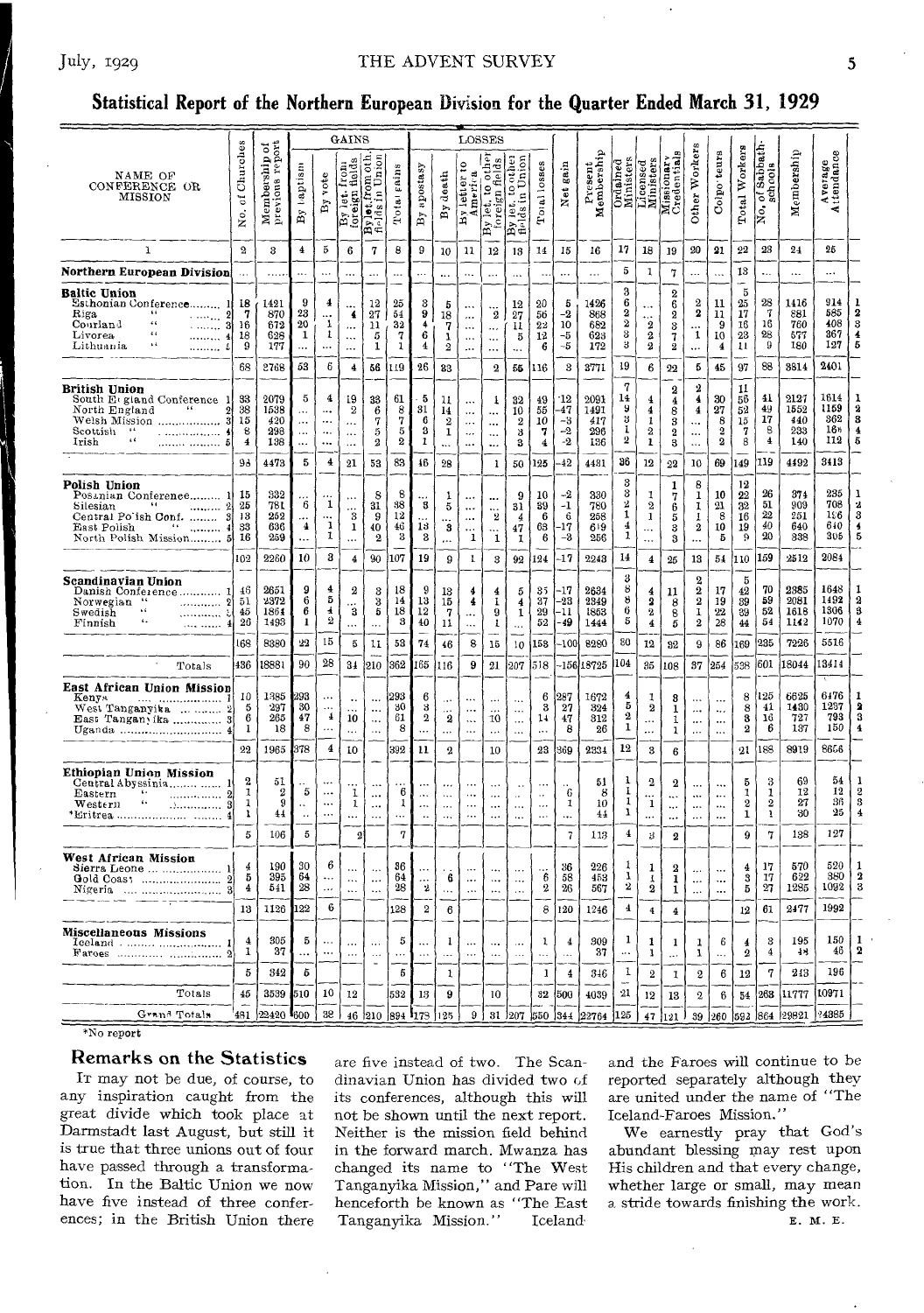### THE ADVENT SURVEY

# Statistical Report of the Northern European

|                                                                                                                                               | Tithe                                  |                                                                  | ğ<br>e (weekly )<br>capita)<br>Tithe                                                        | Total Offerings<br>(Columns 29-35)                                                  | Sabbath-School<br>Offerings<br>12 Sabbaths                                                 | 13th Sabbath<br>Offerings                                                         | Weekly<br>Offerings                        | Harvest Ingathering<br>Offering                                                                   |
|-----------------------------------------------------------------------------------------------------------------------------------------------|----------------------------------------|------------------------------------------------------------------|---------------------------------------------------------------------------------------------|-------------------------------------------------------------------------------------|--------------------------------------------------------------------------------------------|-----------------------------------------------------------------------------------|--------------------------------------------|---------------------------------------------------------------------------------------------------|
|                                                                                                                                               |                                        | 26                                                               | 27                                                                                          | 28                                                                                  | 29                                                                                         | 30                                                                                | 31                                         | 32                                                                                                |
| Baltic Union<br>Esthonian Conference   1<br>$\cdots$<br>Riga<br>٤ć<br>Courland<br>$\overline{6}$<br>Livonia<br>$\mathbf{14}$<br><br>Lichuania | Lats<br>Lats<br>Lats<br>Lats<br>Lats   | 9621 88<br>1041986<br>5491 76<br>424194<br>1870 77               | 052<br>093<br>063<br>053<br>081                                                             | 2745 91<br>1572 76<br>930 85<br>752 79<br>483 66                                    | 1633 93<br>1018 17<br>575 05<br>519 42<br>296 24                                           | 479 73<br>293 28<br>137 82<br>161 04<br>139 00                                    | 159 80<br>21731<br>100 30<br>45 33<br>3743 | 341 20<br>5 00<br>.<br>.<br>                                                                      |
| Total                                                                                                                                         | Lats<br>S                              | 31649 21<br>6108 80                                              | 064<br>012                                                                                  | 6465 97<br>1247 95                                                                  | 4043 81<br>780 48                                                                          | 1210 87<br>233 70                                                                 | 650 17<br>125 48                           | 346 20<br>66 81                                                                                   |
| <b>British Union</b><br>South England Conference  1<br>North England<br>Scottish<br>66<br>Irish                                               | S<br>لا علم علم<br>£                   | 3061 19 3<br>1646 11 11<br>363 18<br>-1<br>223 6 11<br>149 17 10 | -8<br>2<br>$\mathbf{1}$<br>8<br>1<br>$\overline{\mathbf{4}}$<br>$\boldsymbol{2}$<br>1<br>18 | 649 10 10<br>494 13 9<br>132 8<br>- 5<br>70 6<br>$\overline{\mathbf{2}}$<br>71 17 7 | 418 11<br>9<br>$\overline{4}$<br>249<br>6<br>- 5<br>63<br>8<br>-5<br>9<br>48<br>8<br>35 12 | 176<br>-7 11<br>97 1 10<br>$20\quad 5\quad 1$<br>18 14 11<br>23<br>0 <sub>3</sub> | <br><br><br><br>                           | 27 10 1<br>5<br>21<br>8<br>- 8<br>7<br>$\bf{0}$<br>1 15<br>$\overline{\mathbf{A}}$<br>3<br>7<br>0 |
| Total                                                                                                                                         | £<br>\$                                | 5445 14 0<br>26485 50                                            | 1 11<br>0 46                                                                                | 1418 16 9<br>6900 64                                                                | 815 0 4<br>3963 92                                                                         | 335 10 0<br>1631 74                                                               |                                            | 65 2 1<br>316 63                                                                                  |
| Polish Union<br>Posanian Conference<br>66<br>Silesian<br>Central Polish Conference   4<br>64.00<br>. 5<br>E ist Polish                        | Zl.<br>Zì.<br>Zı.<br>Z1.<br>ZI.<br>Ζ1. | 6082 98<br>7274 10<br>14797 53<br>5653 73<br>1073 39<br>2348 39  | .<br>168<br>1 46<br>172<br>049<br>0.70                                                      | 2708 95<br>8615 81<br>1686 37<br>1267 98<br>789 70                                  | 1324 65<br>2373 21<br>1039 33<br>779 80<br>440 94                                          | 437 71<br>558 59<br>290 69<br>173 78<br>78 08                                     | 231 45<br>596 02<br>25 20<br>39 10<br>2483 | 108 70<br>.<br>500<br>253 10<br>239 70                                                            |
| Total                                                                                                                                         | zı.<br>\$                              | 40230 12<br>4463 10                                              | 137<br>013                                                                                  | 10068 81<br>1127 07                                                                 | 600793<br>672 53                                                                           | 1538 85<br>172 26                                                                 | 1147 (0)<br>128 46                         | 606 50<br>6786                                                                                    |
| Scandinavian Union<br>$\cdots$<br>2<br>Norwegian<br>$\epsilon$<br>8<br>Swedish<br>$\bullet$<br>Finnish<br>                                    | D. Kr.<br>N. Kr.<br>S. Kr.             | 44608 95<br>33251 38<br>31544 08<br>F. Mk. 138,444 15            | 1 29<br>1 08<br>1 30<br>7 13                                                                | 11220 73<br>8353 72<br>8363 67<br>30121 95                                          | 6049 51<br>5188 27<br>4350 08<br>20335 40                                                  | 3115 76<br>2058 11<br>2466 98<br>7479 10                                          | 316 43<br>77 80<br>33 50<br>               | 892 10<br>564 15<br>877 85<br>276 00                                                              |
| Total                                                                                                                                         | S. Kr.<br>\$                           | 121726 88<br>32654 70                                            | 1 12<br>0.29                                                                                | 30608 71<br>3211 40                                                                 | 17398 57<br>4667 49                                                                        | 8300 47<br>2226 81                                                                | 435 16<br>116 78                           | 2348 68<br>630 05                                                                                 |
| Totals for Union<br>666                                                                                                                       | \$                                     | 69711 60                                                         | 064                                                                                         | 17487 06                                                                            | 10084 42                                                                                   | 4264 51                                                                           | 370 72                                     | 1081 35                                                                                           |
| East African Union Mission<br>West Tanganyika  2                                                                                              | £<br>£<br>£<br>£                       | 224 10 0<br>98<br>2 6<br>59<br>010<br>22 17 6                    | 3<br>6<br>4<br>2<br>$\bf{0}$                                                                | $492$ $2$ $5$<br>121 19<br>6<br>168 16 7<br>44 3 11                                 | $121$ 9 10<br>$21$ 9 10<br>29<br>- 6<br>$\Omega$<br>611<br>$\bf{0}$                        | - 7<br>485<br>$13 \quad 2$<br>-6<br>5 13<br>8<br>2<br>6<br>0                      | <br><br><br>                               | 69<br>68<br>36 17 4<br>9101<br>.                                                                  |
| Total                                                                                                                                         | £<br>\$                                | 404 10 10<br>1970 10                                             | $3\frac{1}{2}$<br>0 07                                                                      | 827 2 5<br>4028 07                                                                  | 178 16 8<br>870 91                                                                         | 79<br>69.<br>334 93                                                               |                                            | 114 14 2<br>558 63                                                                                |
| Ethiopian Union Mission<br>Central Abyssinia   1<br>Eastern<br>r.<br>Western                                                                  | £<br>£<br>£<br>£                       | 38 11 8<br>7 10 0<br>$14 \t7 \t6$<br>.                           | $1\quad 2$<br>5 10<br>$2 \t-7$<br>                                                          | 25 4 3<br>6<br>40<br>7 4 11<br>                                                     | 9<br>$\blacktriangleleft$<br>7<br>$2 \quad 0$<br>0<br>2 12 7                               | 1 11<br>-8<br>6<br>0<br>10<br>$\overline{4}$<br>                                  | 3 18 0<br>18 <sub>0</sub><br>1120<br>      | .<br>.<br>.<br>.                                                                                  |
| Total                                                                                                                                         | £<br>\$                                | 50 19 2<br>296 80                                                | 101<br>021                                                                                  | 38 13 2<br>188 25                                                                   | 13 17 2<br>6745                                                                            | 2<br>- 8<br>- 0<br>11 69                                                          | 680<br>31 16                               |                                                                                                   |
| West African Missions                                                                                                                         | £<br>£                                 | 40 10 10<br>101 0 10<br>$102 \t 0 \t 0$                          | 4<br>$4\frac{1}{2}$<br>ЗŞ                                                                   | 8 13 6<br>230 7<br>7<br>130 4 7                                                     | $\boldsymbol{8}$<br>3<br>6<br>30 3 2<br>27 5 4                                             | 253<br>$4\quad 2\quad 1$                                                          | <br><br>                                   | 183 19 5<br>77 0 0                                                                                |
| Total                                                                                                                                         | 毛鲁                                     | 243 11 8<br>1186 30                                              | 008                                                                                         | 369 5 8<br>1798 40                                                                  | 63 16 9<br>310 88                                                                          | 6 7 4<br>31 00                                                                    |                                            | 260 19 5<br>1270 94                                                                               |
| Iceland-Faroes Missions                                                                                                                       | Ice. Kr.<br>D. Kr.                     | 5917 13<br>284 00                                                | 149<br>059                                                                                  | 5973 75<br>1415 89                                                                  | 667 51<br>74 51                                                                            | 170 00<br>36 15                                                                   | <br>42 00                                  | 4353 74<br>1194 23                                                                                |
| Total                                                                                                                                         | \$                                     | 1376 60                                                          | 030                                                                                         | 1703 61                                                                             | 166 67                                                                                     | 47 05                                                                             | 11 24                                      | 1277 04                                                                                           |
| Totals for Missions<br>Grand Totals                                                                                                           | \$                                     | 4829 80                                                          | 010                                                                                         | 7718 33                                                                             | 141595                                                                                     | 427 66<br>4692 17                                                                 | 42 40<br>413 12                            | 3106 61<br>418796                                                                                 |
|                                                                                                                                               | \$                                     | 74541 40                                                         | 025                                                                                         | 25°05 39                                                                            | 11500 39                                                                                   |                                                                                   |                                            |                                                                                                   |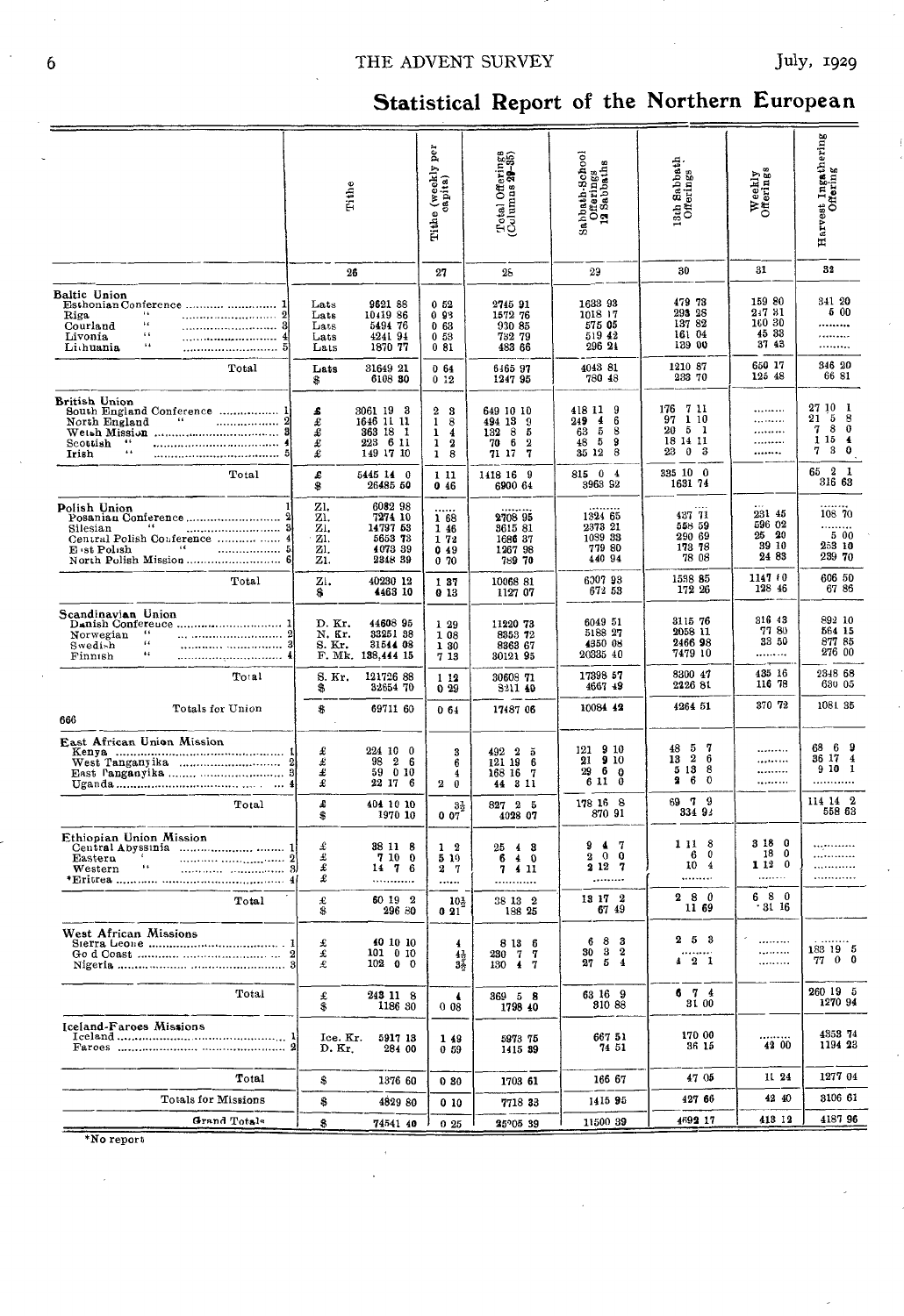# **Division for the Quarter Ended March 31, 1929**

| Annual<br>Offerings                                                                                                                    | Miscellaneous<br>Offerings                                                                          | Week of<br>Bacrifice      | Big Week Missions<br>Extension Fund                                                                         | Total Offerings<br>(Columns 29–35 und<br>Big Week)                                                                            | Total Offerings<br>Weekly per capita                                           | Percentage of<br>Offerings to Tithe                                                        | for<br>Special Offerings<br>Foreign Fields | Total Contributions<br>for Hor e Missionary<br>Work                         | Total Contributions<br>for Local Church<br>Work                                                                                                                          | Colporteur Sales                                                                                        |                                 |
|----------------------------------------------------------------------------------------------------------------------------------------|-----------------------------------------------------------------------------------------------------|---------------------------|-------------------------------------------------------------------------------------------------------------|-------------------------------------------------------------------------------------------------------------------------------|--------------------------------------------------------------------------------|--------------------------------------------------------------------------------------------|--------------------------------------------|-----------------------------------------------------------------------------|--------------------------------------------------------------------------------------------------------------------------------------------------------------------------|---------------------------------------------------------------------------------------------------------|---------------------------------|
| 33                                                                                                                                     | 34                                                                                                  | 35                        | 36                                                                                                          | 37                                                                                                                            | 38                                                                             | 39                                                                                         | 40                                         | 41                                                                          | 42                                                                                                                                                                       | 43                                                                                                      |                                 |
| 131 25<br>900<br>56 68<br>7 00<br>10 99                                                                                                | <br>.<br>.<br><br>                                                                                  | .<br><br>.                | 22 43<br>475 00<br>.                                                                                        | 2768 34<br>2047 76<br>930 85<br>732 79<br>483 66                                                                              | 0 15<br>019<br>013<br>$\begin{smallmatrix} 0 & 13 \\ 0 & 22 \end{smallmatrix}$ | $\begin{array}{l} 28\ 7\% \\ 19\ 6\% \\ 16\ 9\% \\ 17\ 2\% \\ 25\ 8\% \end{array}$         | <br><br>$\cdots$<br>$\ldots$<br>$\cdots$   | 4787<br>128 70<br>38 48<br>10 60<br>9 10                                    | 1931 12<br>2886 43<br>2157 45<br>$\begin{array}{r} 159 & 09 \\ 52 & 08 \end{array}$                                                                                      | E. Kr. 2029 33<br>4384 00<br>Ls.<br>3644 00<br>Ls.<br>3021 00<br>Ls.<br>4626 60<br>Lt.                  | 19345                           |
| 214 92<br>41 48                                                                                                                        |                                                                                                     |                           | 497 43<br>96 00                                                                                             | 6963 40<br>1343 95                                                                                                            | 0 <sub>15</sub><br>0 <sub>03</sub>                                             | $22\,$<br>-%                                                                               |                                            | 234 15<br>45 20                                                             | 7186 17<br>1387 29                                                                                                                                                       | 16303 89<br>3147 47                                                                                     |                                 |
| 5 13<br>$\ddot{\mathbf{0}}$<br>115<br>0<br>6<br>9<br>6<br>4100                                                                         | 21<br>3<br>1<br>6<br>9<br>125<br>35<br>$\bf{0}$<br>$\frac{2}{2}$<br>10<br>$\mathbf{1}$<br>8<br>1 11 | 5<br>$\mathbf{0}$<br><br> | 9110<br>6 12<br>$\mathbf 0$<br>7<br>$\mathbf{0}$<br>$\overline{\mathbf{4}}$<br>3<br>1<br>10<br>$\mathbf{0}$ | 659<br>1 10<br>$5\,$<br>$\frac{9}{5}$<br>501<br>132 15<br>71 19<br>72<br>$\mathbf{7}$<br>7                                    | 1号6号<br>$9\frac{1}{2}$                                                         | $\begin{array}{l} 21 \ 5 \%\ 30 \ 4 \%\ 36 \ 4 \%\ 32 \ 33 \ 48 \ 2 \% \end{array}$        | .<br>160<br>$\cdots$<br><br>.              | -6 11<br>37<br>2<br>11 11<br>31<br>8 <sub>0</sub><br>3<br>4<br>$\bf{0}$<br> | 518 15<br>$\begin{smallmatrix}6\6\6\5\5\0\end{smallmatrix}$<br>206 14<br>$\begin{array}{c} 29 \\ 21 \\ 31 \end{array}$ $\begin{array}{c} 4 \\ 2 \end{array}$<br>18 12 10 | 1683<br>8554<br>$\mathbf{1}$<br>$\frac{7}{2}$<br>1662<br>$\frac{562}{223}$<br>$\bf{0}$<br>43            | 1<br>$\frac{2}{5}$              |
| $18\,$<br>$\overline{\mathbf{7}}$<br>$\mathbf{6}$<br>89 37                                                                             | 284 11 10<br>897 76                                                                                 | 50<br>120                 | - 3<br>$\frac{4}{3}$<br>18<br>88 58                                                                         | $1437 \quad 1 \quad 0$<br>6989 22                                                                                             | 6<br>012                                                                       | %<br>26                                                                                    | 16 0<br>3 90                               | 74 5 10<br>361 80                                                           | 804 9 5<br>391777                                                                                                                                                        | 4174 3<br>- 9<br>20328 26                                                                               |                                 |
| 547 10<br>$\begin{array}{c} \begin{array}{c} \dots \\ 45 \end{array} \end{array} \begin{array}{c} \overline{15} \\ 17 \end{array}$<br> | 59 34<br>8799<br>4 50<br>6 15                                                                       |                           | 28 00<br>56 30<br>26 00<br>5 00<br>319 64<br>.                                                              | $\begin{array}{c} 28 \ \ 00 \\ 2765 \ \ 25 \end{array}$<br>3641 81<br>1691 37<br>1587 62<br>789 70                            | 064<br>036<br>0 <sub>52</sub><br>019<br>023                                    | $\begin{array}{c} 38 \\ 38 \\ 24 \\ 6\% \\ 29 \\ 38 \\ 9\% \\ 38 \\ 33 \\ 6\% \end{array}$ | .<br>.<br><br><br><br>$\ldots$             | 282 06<br>731 80<br>113 16<br>222 17<br>19 00                               | <br>14 31<br>1900 04<br>816 13<br>27 91<br>.                                                                                                                             | $3690$ 36<br>9701 22<br>$\begin{array}{c} 2910 & 93 \\ 2940 & 93 \\ 2526 & 15 \\ 1825 & 20 \end{array}$ | 123456                          |
| 609 95<br>68 28                                                                                                                        | 157 98<br>17 68                                                                                     |                           | 434 94<br>48 69                                                                                             | 10503 75<br>1175 76                                                                                                           | 036<br>004                                                                     | 26 3%                                                                                      |                                            | 1368 19<br>152 02                                                           | 2758 39<br>306 49                                                                                                                                                        | $\begin{array}{c} 20683\ \ 86 \\ 2316\ \ 18 \end{array}$                                                |                                 |
| 297 00<br>207 20<br>272 46<br>451 00                                                                                                   | 349 93<br>248 19<br>342 80<br>1560 45                                                               | 200 00<br>10 00<br>20 00  | 49 68<br>76 15<br>82 75<br>50 00                                                                            | 11270 41<br>8429 87<br>30171 95                                                                                               | 032<br>0.27<br>035<br>1 55                                                     | $\begin{array}{l} 25\;\; 2\% \\ 25\;\; 3\% \\ 26\;\; 7\% \\ 21\;\; 7\% \end{array}$        | <br><br>.<br>                              | 280 70<br>566 00<br>5447 11<br>838 60                                       | $\begin{array}{c} 1561\ 96 \\ 1932\ 00 \\ 1824\ 48 \\ 12835\ 88 \end{array}$                                                                                             | $\begin{array}{c} 20734 \ \ 47 \\ 44200 \ \ 05 \\ 28142 \ \ 16 \\ 151128 \ \ 00 \end{array}$            | $\frac{1}{2}$<br>$\bf{4}$       |
| $\begin{array}{c} 814 \ 86 \\ 218 \ 60 \end{array}$                                                                                    | 1082 09<br>288 79                                                                                   | 228 88<br>61 40           | 212 09<br>56 89                                                                                             | 30820 80<br>8268 29                                                                                                           | 028<br>007                                                                     | 25 3%                                                                                      |                                            | 6364 03<br>1710 76                                                          | 6487 56<br>1743 96                                                                                                                                                       | 107537 91<br>28908 04                                                                                   |                                 |
| 417 78                                                                                                                                 | 1205 73                                                                                             | 62 60                     | 290 16                                                                                                      | 17777 22                                                                                                                      | 007                                                                            | $255\%$                                                                                    | 390                                        | 2269 78                                                                     | 7355 51                                                                                                                                                                  | 54699 95                                                                                                |                                 |
| 242 4 3<br>45 16 10<br>124<br>6 10<br>35<br>6 11                                                                                       | <br><br>                                                                                            | 11 16 0<br>4 13 0         | 548<br>46<br>2<br>.                                                                                         | 497<br>7 <sub>1</sub><br>124<br>$\frac{2}{7}$<br>$\overline{4}$<br>$\begin{array}{c} 168 & 16 & 7 \\ 44 & 3 & 11 \end{array}$ | $6\frac{1}{2}$<br>8<br>11}<br>$9\frac{7}{2}$<br>3                              | $\begin{array}{r} 221\ 5\% \\ 126\ 5\% \\ 286\ 9\% \\ 193\ 2\% \end{array}$                | .<br>.<br>$\cdots$<br>                     |                                                                             | .<br><br>                                                                                                                                                                | .<br><br>.                                                                                              | 1<br>2<br>3<br>$\boldsymbol{4}$ |
| 447 14 10<br>2180 49                                                                                                                   |                                                                                                     | 90<br>16<br>80 12         | 792<br>36 33                                                                                                | 834 11 9<br>4064 40                                                                                                           | 8<br>016                                                                       | 206 3%                                                                                     |                                            |                                                                             |                                                                                                                                                                          |                                                                                                         |                                 |
| 5100<br>30<br>0<br>210 0                                                                                                               | <br><br>                                                                                            | 500                       | .<br>.<br>                                                                                                  | 25<br>$\begin{smallmatrix} 4 & 3 \\ 4 & 0 \end{smallmatrix}$<br>6<br>7<br>4 11<br>.                                           | 9<br>4 10<br>13<br>                                                            | $\begin{array}{c} 65\ 8\% \\ 82\ 7\% \\ 48\ 7\ \% \end{array}$<br>.                        | .<br><br>1.1.1.0<br>                       | <br><br>يتحدث والمتحدة                                                      | <br><br>                                                                                                                                                                 | 12 14 9<br>.<br><br><br>.                                                                               | 1<br>2<br>3<br>4                |
| 11 0 0<br>53 56                                                                                                                        |                                                                                                     | 500<br>24 35              |                                                                                                             | 38 13 2<br>188 25                                                                                                             | 7<br>014                                                                       | 63 4%                                                                                      |                                            |                                                                             |                                                                                                                                                                          | 12 14 9<br>62 03                                                                                        |                                 |
| <br>1087                                                                                                                               | <br><br>.                                                                                           | <br>1650<br>1187          | <br><br>                                                                                                    | 8 13 6<br>230 7 7<br>130 4 7                                                                                                  | 1<br>11<br>$^{41}_{6}$                                                         | $\begin{array}{c} 2\mathbf{I} \\ 227 \\ 296 \\ \mathbf{I}25 \\ 8 \% \end{array}$           | <br>$\sim$ $\sim$ $\sim$<br>$\ldots$       | <br><br>                                                                    | <br>.<br>************                                                                                                                                                    | .<br>18 11 8                                                                                            | 1<br>2<br>3                     |
| 10 8 7<br>50 79                                                                                                                        |                                                                                                     | 27 13 7<br>134 79         |                                                                                                             | 369 5 8<br>1798 40                                                                                                            | 1<br>012                                                                       | 151 5%                                                                                     |                                            |                                                                             |                                                                                                                                                                          | 18 11 8<br>90 50                                                                                        |                                 |
| 767 50<br>68 50                                                                                                                        | *********<br>*********                                                                              | 12 00<br>42 00            | 150 00<br>                                                                                                  | 6123 75<br>1415 39                                                                                                            | 152<br>294                                                                     | $103.4\%$<br>498 6%                                                                        | بينت<br>.                                  | <br><b>.</b>                                                                | <br>                                                                                                                                                                     | 18220 00<br>                                                                                            | 1<br>$\boldsymbol{2}$           |
| 187 05                                                                                                                                 |                                                                                                     | 14 56                     | 32 97                                                                                                       | 1736 58                                                                                                                       | 0.38                                                                           | 126 1%                                                                                     |                                            |                                                                             |                                                                                                                                                                          | 8993 17                                                                                                 |                                 |
| 2471 89                                                                                                                                |                                                                                                     | 253 82                    | 69 30                                                                                                       | 7787 63                                                                                                                       | 0 17                                                                           | 161 2%                                                                                     |                                            |                                                                             |                                                                                                                                                                          | 4145 70                                                                                                 |                                 |
| 2889 62                                                                                                                                | 1205 73                                                                                             | 316 42                    | 359 46                                                                                                      | 25564 85                                                                                                                      | 008                                                                            | 34 2%                                                                                      | 3 90                                       | 2269 78                                                                     | 7355 51                                                                                                                                                                  | 58845 65                                                                                                |                                 |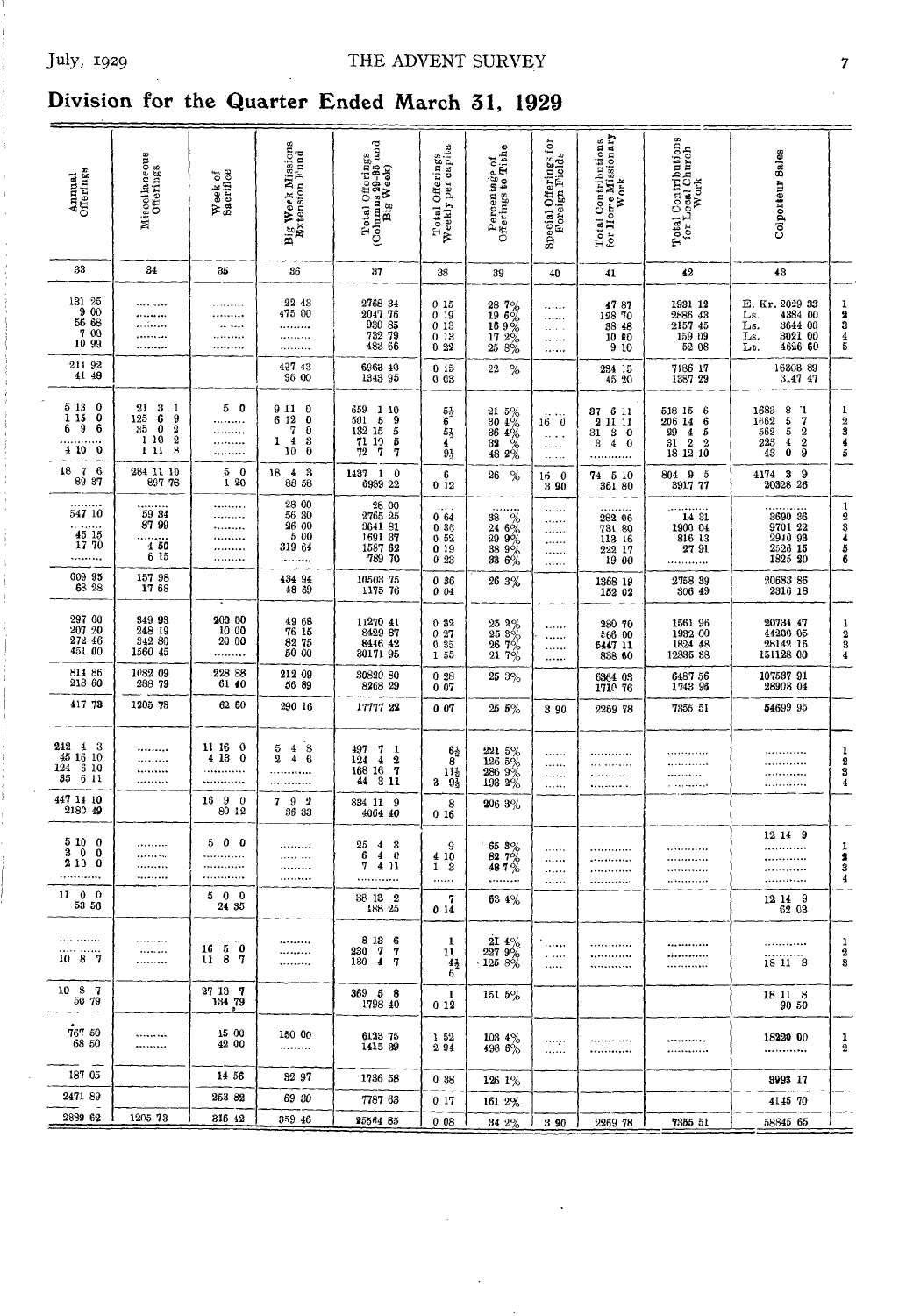#### Home Missionary Report for First Quarter, 1929

|                                                                                                | Baltic<br>Union                                                                             | British<br>Union                                                                    | Polish<br>Union                                                                         | Scandinavian<br>Union                                                         | Mission                                                 | <u>ද</u><br>1929<br>Total<br>Quarter                                                                | $\frac{1}{928}$<br>en —<br>Total<br>Quarte                                                        |
|------------------------------------------------------------------------------------------------|---------------------------------------------------------------------------------------------|-------------------------------------------------------------------------------------|-----------------------------------------------------------------------------------------|-------------------------------------------------------------------------------|---------------------------------------------------------|-----------------------------------------------------------------------------------------------------|---------------------------------------------------------------------------------------------------|
| No. of Churches and Companies<br>Report of Missionary Work                                     | 68<br>3771<br>1622<br>48%                                                                   | 98<br>4431<br>987<br>22%                                                            | 102<br>2243<br>762<br>34%                                                               | 277<br>8280<br>1357<br>16<br>$\%$                                             | <br><br><br>                                            | 545<br>18725<br>4734<br>25%                                                                         | 507<br>18255<br>5043<br>27%                                                                       |
| Hours of Christian Help Work<br>New Subscriptions to Periodicals<br>Missionary LettersReceived | 11886<br>7072<br>: 252<br>7166<br>2698<br>21852<br>2289<br>568<br>1163<br>1134<br>654<br>10 | 5067<br>1273<br>396<br>14842<br>739<br>71933<br>26238<br>629<br>3373<br>2219<br>927 | 5355<br>8821<br>191<br>277<br>444<br>2800<br>430<br>15<br>114<br>297<br>162<br>$\cdots$ | 5561<br><br><br>3920<br>4975<br>29722<br>24173<br>1743<br>1509<br>2001<br>877 | 32<br>f2<br><br>100<br>1399<br>73<br>25<br>40<br>.<br>2 | 27901<br>17228<br>5843<br>26205<br>8956<br>127206<br>53203<br>2980<br>6199<br>5852<br>$-2620$<br>23 | \$4056<br>17813<br>3924<br>25611<br>3648<br>219584<br>49295<br>4040<br>6996<br>5902<br>2839<br>24 |

#### New Headquarters in East Africa

#### *(Continued from page 4.)*

through to Uganda and the Sudan, or southwards by rail and steamer to Tanganyika. Mail and telegraph facilities will thus be considerably improved.

Access will be given to the large European population in the Kenya highlands and contact with the message will give us many new interests. Brother Cuthbert is taking charge of the canvassing work and hopes to get in touch with a large number of the white farmers. We expect to keep a stock of literature on hand to answer all calls.

In connection with the new headquarters it is planned to erect a home for the missionaries' children. Isolation out in the reserves, in contact only with natives, is not the best thing for white children. Now they will soon be able to attend a good Government school and mix with children of their own age. It is hoped to complete this home this year.

The site of five acres is quite a<br>pleasant one. The elevation is The elevation is 6,000 feet. It is situated in the Great Rift Valley, with a pleasing view over Lake Nakuru, and the extinct volcano of Menengai in the<br>rear. Twenty minutes' walk takes Twenty minutes' walk takes one to the Government school. It is two miles into Nakuru and the railway station. We hope to have water laid on. Milk and vegetables are plentiful in the wet season.

We feel that all this is a move in

the right direction and that thereby our message will become much better known throughout East Africa.

### West Africa

#### J. J. Hyde, Superintendent, Gold Coast Mission

IT is with a feeling of gratitude to God that we look back over recent experiences in the Gold Coast. We all have been preserved from the diseases that so constantly menace our lives, and we have seen the hand of God working in our behalf.

Just before coming home on furlough we held our annual camp meeting. Our people gathered in good numbers, some being present from stations z5o miles distant. A good spirit pervaded the gathering and continued with us to the end.

One meeting in particular had been set aside as an open meeting. To this all the chiefs in whose towns we had stations, and many for whom we have done no work, had been invited. The result was a wonderful display of Ashanti pageantry. There were present representatives from most of the paramount chiefs. Each brought with him the money collected in his village for the Harvest Ingathering, or

|                                                                                                  |                                          |                                              |                                |                                          | Our Native Work in Heathen           |                             |                               |                                    |                                                   |                                                          |
|--------------------------------------------------------------------------------------------------|------------------------------------------|----------------------------------------------|--------------------------------|------------------------------------------|--------------------------------------|-----------------------------|-------------------------------|------------------------------------|---------------------------------------------------|----------------------------------------------------------|
|                                                                                                  |                                          |                                              |                                |                                          |                                      |                             |                               |                                    |                                                   | Train. Sch.                                              |
| NAME OF CONFERENCE<br>OR MISSION                                                                 | Ordained<br>Ministers                    | Licensed<br>Ministers                        | Licensed<br>Missionaries       | Teachers                                 | Colporteurs                          | Other Workers               | Total                         | $O1a$ sa<br>Number in<br>Baptismal | õ<br>Number                                       | Enrolment                                                |
| $\mathbf{I}$                                                                                     | $\mathbf{2}$                             | 3                                            | $\overline{4}$                 | 5                                        | 6                                    | 7                           | 8                             | 9                                  | 10                                                | 11                                                       |
| East African Union Mission<br>Kenya<br>West Tanganyika<br>East Tanganyika<br>Uganda<br><br>Total | $\cdots$<br>$\ddotsc$<br>$\ddotsc$<br>ä. | <br>$\cdots$<br>$\ldots$<br>                 | .<br>$\cdots$<br>12<br>5<br>17 | 307<br>55<br>40<br>$\overline{2}$<br>404 | .<br>.<br>$\ddotsc$<br>$\ddotsc$     | <br>$\cdot$<br><br>$\cdots$ | 307<br>55<br>52<br>7<br>421   | 696<br>324<br>166<br>30<br>1216    | $\boldsymbol{2}$<br><br>1<br>.<br>3               | 60<br>31<br>٠.,<br>91                                    |
| Ethiopian Union Mission<br>Central Abyssinia<br>Eastern Abyssinia<br>Western Abyssinia<br>Total  | 1<br>$\ddotsc$<br>$\cdots$<br><br>1      | <br>$\cdots$<br>$\ddotsc$<br>$\cdot$ $\cdot$ | <br>$\cdots$<br><br>$\ddotsc$  | 3<br><br>2<br>ŧ<br>ĥ.                    | $\mathbf 2$<br>$\cdots$<br><br><br>2 | .<br>$\cdots$<br><br>4<br>4 | 6<br>$\cdots$<br>2<br>5<br>13 | 16<br>$\cdots$<br>4<br>2<br>22     | t1<br><br>.<br>1<br>$\overline{2}$                | $+25$<br>$\ddotsc$<br>.<br>4<br>29                       |
|                                                                                                  |                                          |                                              |                                |                                          |                                      |                             |                               |                                    |                                                   |                                                          |
| West African Missions<br>Total                                                                   | 1<br>1<br><br>$\overline{2}$             | 5<br><br>4<br>$\overline{\mathbf{9}}$        | 10<br>12<br>19<br>41           | <br>.<br>.                               | .<br><br>.                           | 8<br>.<br>7<br>15           | 24<br>13<br>30<br>67          | 120<br>.<br>119<br>239             | 1<br>1<br>$\mathbf{I}$<br>$\overline{\mathbf{a}}$ | 20<br>70<br>22<br>$\overline{1}\overline{1}\overline{2}$ |
| <b>Grand Totals</b>                                                                              | $\mathbf{a}$                             | 9                                            | 58                             | 410                                      | $\boldsymbol{2}$                     | 19                          | 501                           | 1477                               | 8                                                 | 232                                                      |

}No report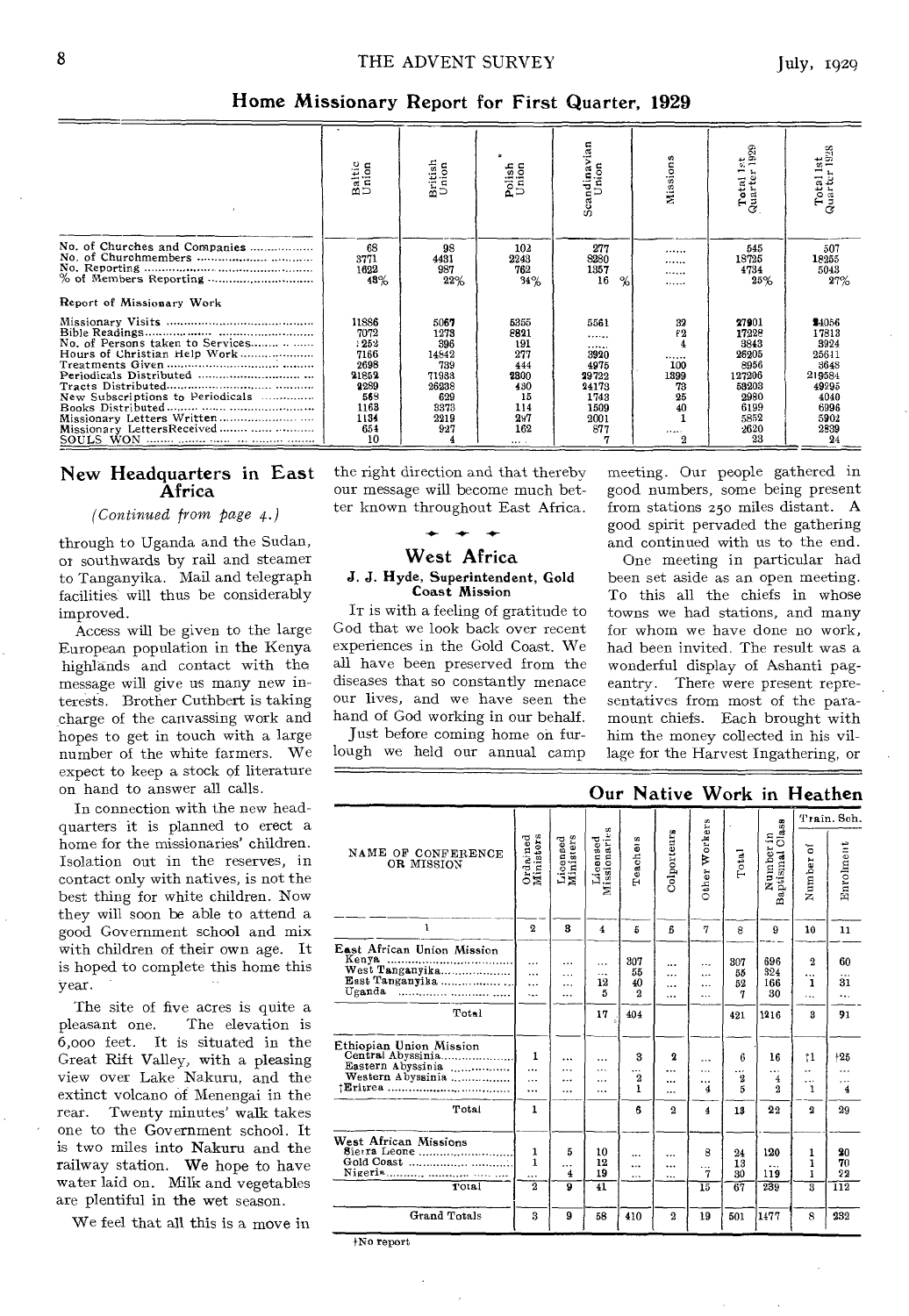#### THE ADVENT SURVEY

#### Missionary Volunteer Report for First Quarter, 1929

|                              | Baltic<br>Union                                                                       | British<br>Union                                                                | Polish<br>Union                                                       | Scandinavian<br>Union                                                      | Totals 1st<br>Quarter 1929                                                                  | Totals 1st<br>Quarter 1928                                                                |
|------------------------------|---------------------------------------------------------------------------------------|---------------------------------------------------------------------------------|-----------------------------------------------------------------------|----------------------------------------------------------------------------|---------------------------------------------------------------------------------------------|-------------------------------------------------------------------------------------------|
|                              | 48<br>790<br>563<br>71%                                                               | 67<br>1313<br>440<br>33%                                                        | 36<br>516<br>260<br>50%                                               | 69<br>1882<br>279<br>20%                                                   | 220<br>4031<br>1542<br>38%                                                                  | 188<br>4303<br>1490<br>35%                                                                |
| Financial                    |                                                                                       |                                                                                 |                                                                       |                                                                            |                                                                                             |                                                                                           |
|                              | \$38 69<br>47 31                                                                      | \$5147<br>194 69                                                                | $\approx 2$ 56<br>13 98                                               | \$6816<br>116.84                                                           | \$160 88<br>372 82                                                                          |                                                                                           |
| Missionary Work              |                                                                                       |                                                                                 |                                                                       |                                                                            |                                                                                             |                                                                                           |
| Hours of Christian Help Work | 4886<br>2271<br>1106<br>4171<br>638<br>11556<br>850<br>255<br>490<br>692<br>379<br>10 | 1539<br>285<br>193<br>8378<br>198<br>35078<br>7327<br>326<br>1571<br>763<br>434 | 1782<br>2160<br>64<br>241<br>80<br>1404<br>135<br>94<br>182<br>83<br> | 831<br>774<br>103<br>364<br>112<br>6769<br>909<br>168<br>155<br>661<br>199 | 9038<br>5490<br>1466<br>13154<br>1028<br>54807<br>9221<br>751<br>2310<br>2298<br>1095<br>15 | 7113<br>5109<br>.<br>12054<br>1123<br>69751<br>13590<br>739<br>2282<br>2405<br>1130<br>12 |

where no such collection had been taken, a donation towards the erection of a church building at our headquarters station. At the close of the service we had little less than  $f$ 300 on our table.

This meeting was chiefly important as showing the feeling of the Ashanti peoples toward our mission. It demonstrated that almost all the Ashanti chief towns are open to us for work.

But these doors will not remain open for ever. A proverb which one meets everywhere from Yorkshire to West Africa says: "Nothing for

Africa, Fourth Quarter, 1928

| nothing." Unless we can soon de-      |
|---------------------------------------|
| monstrate our friendship by serving   |
| these people in some way that is      |
| understood and appreciated by         |
| them, they will cease to show         |
| friendship for us. We have in the     |
| year that has passed held well-       |
| attended services in a greater num-   |
| ber of towns than ever before.        |
| Chiefs have said at the close of such |
| services, "Sir, we give this place to |
| you. We are your children."           |

Yet we have an entirely inadequate staff even for present needs. Of thirteen stations, two only have teachers resident in them. It is to be doubted whether such a condition prevails in any other part of Africa.

What are we to say then? "Is God moving too quickly?" That never is true. God will help us to meet these calls. Then the harvest will be rich indeed. As a foretaste of that happy time it was our privilege to witness the baptism of and to receive into church fellowship sixty-four well-examined and instructed souls, at the close of our camp meeting.

We thank God for all that He has done for us, and we ask you to pray earnestly for us, that we may be so sensitive to God's guidance that we may be led to the right solution of the difficulties which now confront us.

#### The New Officers

SOME are wondering what offices the brethren at No. 41 Manor Gardens hold. We give this information below:

|                                                       | itation Sch.            |                                 | Out-School   Girls' Sch.   Med. Miss W |                           |                    |                                           |                           |                                                                                                                                              |                                                                                                                           |                                                                          |
|-------------------------------------------------------|-------------------------|---------------------------------|----------------------------------------|---------------------------|--------------------|-------------------------------------------|---------------------------|----------------------------------------------------------------------------------------------------------------------------------------------|---------------------------------------------------------------------------------------------------------------------------|--------------------------------------------------------------------------|
| Number of                                             | Enrolment               | Number of                       | Enrolment                              | Number of                 | Enrolment          | No. Per. giving<br>Treatments             | No. Treat-<br>ments given | Tithe<br>European                                                                                                                            | Native Tithe                                                                                                              | Per cont of Native<br>to European Tithe                                  |
| 12                                                    | 13                      | 14                              | 15                                     | 16                        | 17                 | 18                                        | 19                        | 20                                                                                                                                           | 21                                                                                                                        | 22                                                                       |
| $\frac{3}{5}$<br>$\mathbf{I}$                         | 270<br>205<br>183<br>32 | 232<br>38<br>18<br>$\mathbf{1}$ | 9163<br>911<br>2081<br>17              | 2<br><br>$\mathbf{1}$<br> | 55<br>50<br>       | $\frac{4}{6}$<br>$\mathbf{1}$             | 2467<br>8361<br>.<br>3541 | $\frac{8}{7}$<br>$\begin{array}{c} 2.78 \\ 60 \end{array}$<br>$\frac{4}{6}$<br>Ó<br>30<br>10<br>8<br>19<br>$\overline{4}$                    | 146<br>8<br>1<br>37<br>15<br>$\bf{0}$<br>$\frac{29}{3}$<br>$\bf{0}$<br>$\bf{0}$<br>ġ<br>$\overline{2}$                    | $\begin{array}{r} 186\ 3\% \\ 62\ 3\% \\ 96\ 5\% \\ 17\ 7\% \end{array}$ |
| 11                                                    | 690                     | 289                             | 12172                                  | 3                         | 105                | 14                                        | 14369                     | 5<br>£188<br>$\mathbf{0}$<br>917 10<br>\$                                                                                                    | 216<br>5 10<br>1053 00                                                                                                    | 114 8%                                                                   |
| $\frac{11}{1}$<br><br>$\mathbf{1}$                    | 130<br>12<br><br>5      | $+5$<br><br>1<br>               | $+20$<br>٠.<br>6<br>$\cdots$           | $+1$<br><br>$\ldots$<br>1 | $+9$<br><br><br>12 | 3<br>$\overline{2}$<br>$\overline{2}$<br> | 585<br>150<br>1152        | £ 32 11<br>8<br>7<br>5<br>10<br>13<br>6<br>7                                                                                                 | 6<br>0<br>0<br>2<br>4<br>110<br>$\bf{0}$                                                                                  | $\begin{array}{c} 18\ 3 \% \\ 2\ 8 \% \\ 11\ 2 \% \end{array}$           |
| 3                                                     | 47                      | 6                               | 26                                     | $\boldsymbol{2}$          | $^{21}$            | 7                                         | 1887                      | £53<br>5<br>$\bf{0}$<br>259 37<br>S                                                                                                          | $\begin{array}{cc} 7 & 14 & 2 \\ 37 & 43 \end{array}$                                                                     | 14 4%                                                                    |
| 16<br>ı<br>$\overline{\mathbf{2}}$<br>$\overline{19}$ | 560<br>20<br>126<br>706 | <br><br>1<br>ī                  | $\cdots$<br><br>38<br>38               | ı<br><br>$\cdots$<br>1    | 5<br><br><br>5     | 25<br>2<br>$\overline{27}$                | 1540<br>904<br>2444       | $\begin{array}{c} \pounds 10 \ 16 \\ 16 \ 12 \end{array}$<br>3<br>6<br>33<br>8<br>$\overline{\mathbf{4}}$<br>60 17<br>1<br>£<br>\$<br>296 33 | $\begin{array}{c} 29 \\ 84 \end{array}$<br>14<br>7<br>ā<br>$\overline{\mathbf{4}}$<br>68 11<br>8<br>182 14<br>7<br>889 97 | $_{6\%}^{0\%}$<br>$\substack{275 \\ 507}$<br>$205\,3\%$<br>$800\;4\%$    |
| 33                                                    | 1448                    | 296                             | 12236                                  | 6                         | 131                | 48                                        | 18700                     | 7<br>£302<br>1<br>g,<br>1472<br>80                                                                                                           | 406 14<br>7<br>1980 40                                                                                                    | 134 5%                                                                   |

#### President .. . . L. H. Christian  $W$  E Read  $C_{\alpha\alpha\tau\alpha}$

| ovon v can y          |  |  |  |
|-----------------------|--|--|--|
| $\Gamma$ reasurer and |  |  |  |
|                       |  |  |  |

Auditor . . . Chr. Pedersen Field and Ministerial Association

Secretary ... J. H. Schilling Publishing Department

.. C. E. Weaks Secretary H. M. and Educational

Secretary .. L. F. Oswald S. S. and M. V.

Secretary .. G. A. Lindsay Assistant Auditor . Albert Olsen

9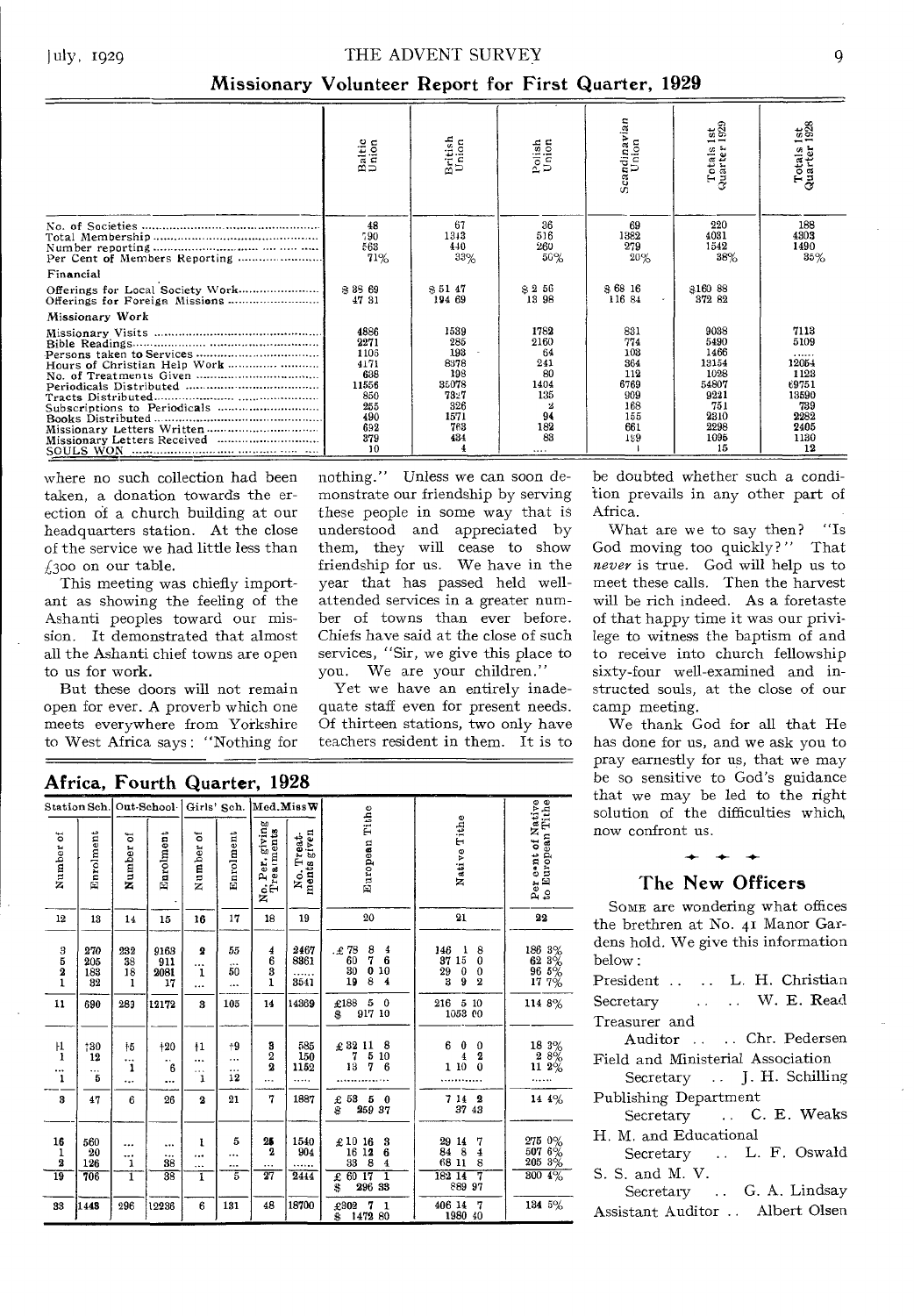$\sum_{i=1}^n$ 

**IVIZ)WITUNKNIVIT3rryc)ZZ:34• 9999 MIN1M •** 

## OUR DEPARTMENTS

",".,,"",, In 'rill rntiThntinuntinlintTnitin- n- i?n — n.1 —y r yt-1, tn. tnunttni. CVTAitn.Wd — — — — **4** 

#### Our Publishing Work C. E. Weaks, Sec., Publishing Dept.

WHEN the territory of the former European Division was divided into four parts there was a feeling with some that each of the newly-organized divisions would be rather small, but such evidently failed to grasp the greatness to which our work in these fields has really grown through the years. Our publishing work furnishes us but one of the many striking illustrations which might be used to picture this growth.

As recently as the year 190o, or twenty-six years after we sent our first missionary across the seas, and fifty-four years after we began our publishing programme, we had in all the world but thirteen publishing houses and branches, and our total world sales for that year,<br>roop were only \$250,000. We 1900, were only \$250,000. were then publishing in thirty-nine languages. So mightily has this work grown during these twentynine years since 1900 that last year in the territory now comprising the Northern European Division alone we had eleven centres, publishing literature in thirty-five languages, and the value of this literature reached the large figure of \$384,- 015.01, or fifty per cent in excess of the value of our literature sales in ali the world as recently as the year 1900.

Prosperity attended the work of this department in our field during the year 1928, and we are able to report a fair growth in sales over the year 1927. The following are the figures showing the work of the publishing houses in our Division for the years 1927 and 1928:

| Houses         | Sales 1927 Sales 1928  |          |
|----------------|------------------------|----------|
| <b>British</b> | \$148282.22\$151098.47 |          |
| Norwegian      | 59282.54               | 51495.70 |
| Danish         | 46674.74               | 42110.10 |
| Swedish        | 4IIII.00               | 50131.00 |
| Finnish        | 33940.00               | 36420.00 |
| Latvian        | 18677.20               | 21139.17 |
| Polish         | 10442.90               | 8850.37  |
| Esthonian      | 7491.31                | 9888.73  |
| Iceland.       | 5714.25                | 11081.65 |
| Lithuanian     | 346.98                 | 980.00   |

South Kavirondo 910.16 819.82 \$372873.30\$384015.01

We rejoice as we see our mission fields planning for advance moves in the work of literature production and circulation. The East African Union has released one of its most<br>experienced mission directors. experienced Brother W. Cuthbert, from his local work so that he may devote his time to the development of our literature work in that great East African field.

With wise planning, with hard work, with a deep spirit of consecration, and with God's blessing on our labours, I am confident that we shall witness great advancement made in this department, and in all departments of our work, within the territory of the Northern European Division.

**-4- -4- -4-** 

#### The Sabbath-School

# G. A. Lindsay, Sec., S.S. and M.V. Depts.

THE Sabbath-school and the Missionary Volunteer Departments can very fittingly be called two of the pillars of strength in the Seventh-Day Adventist Church of to-day. When the divine principles, which they aim to promote, are followed they are the greatest means of soulsaving, soul-nurture, and soultraining that we know of. Between them there exists a very close relationship. In fact, before the Missionary Volunteer Department was fully organized in 1907, it was being cared for by the Sabbath-school Department.

The chief object of the Sabbathschools is the study of the Word of God. It is through the Sabbathschools that the whole church is led to a deeper knowledge in the things of God as well as to a fuller consecration of the heart and soul to God. They are God's schools, training centres for His people that they might become fitted to be true witnesses for Him. The uniformity in the lessons that are studied takes the whole church forward abreast in God's wonderful truth.

We do not speak of the offerings as *the* object of the Sabbath-school, nevertheless they have a very important place in the programme. The greater part of our mission offerings is being supplied through the Sabbath-schools. Our appreciation of the Word of God impels us to send it out to the dark corners of the earth. Our love for the Master constrains us to give of our means with willing hearts as we listen to the appeals that come from distant lands.

We rejoice in what we have seen accomplished through the Sabbathschools in the past. Our sincere hope is that these schools of the Lord may achieve all that God expects of them.

#### Missionary Volunteer Dept. G. A. Lindsay

THE object of the Missionary Volunteer Department is "to inspire our young people with high purposes, and to organize them for<br>service." Young people always Young people always stand in a singular position. Voices are calling to them from everywhere, appealing to their youthful vigour, their strength, their desire for activities, and their talents. Quite early in life, their likes and dislikes are set. We owe it to them to reveal clearly to them as early as possible, the high and lofty purposes of God concerning them. Their energies ard talents must be organized and guided into useful service for the Master.

A great work has already been done in the field that comprises the Northern European Division. An army of more than 4,00o young people has already enlisted for service.

A great work is yet to be• done among the youth of this denomination. There are many young people who would, with a little encouragement from the churchmembers, pastors, evangelists, and leaders, cast in their lot with the remnant people of the Lord, and become valiant volunteers for service. Shall we not, in the North-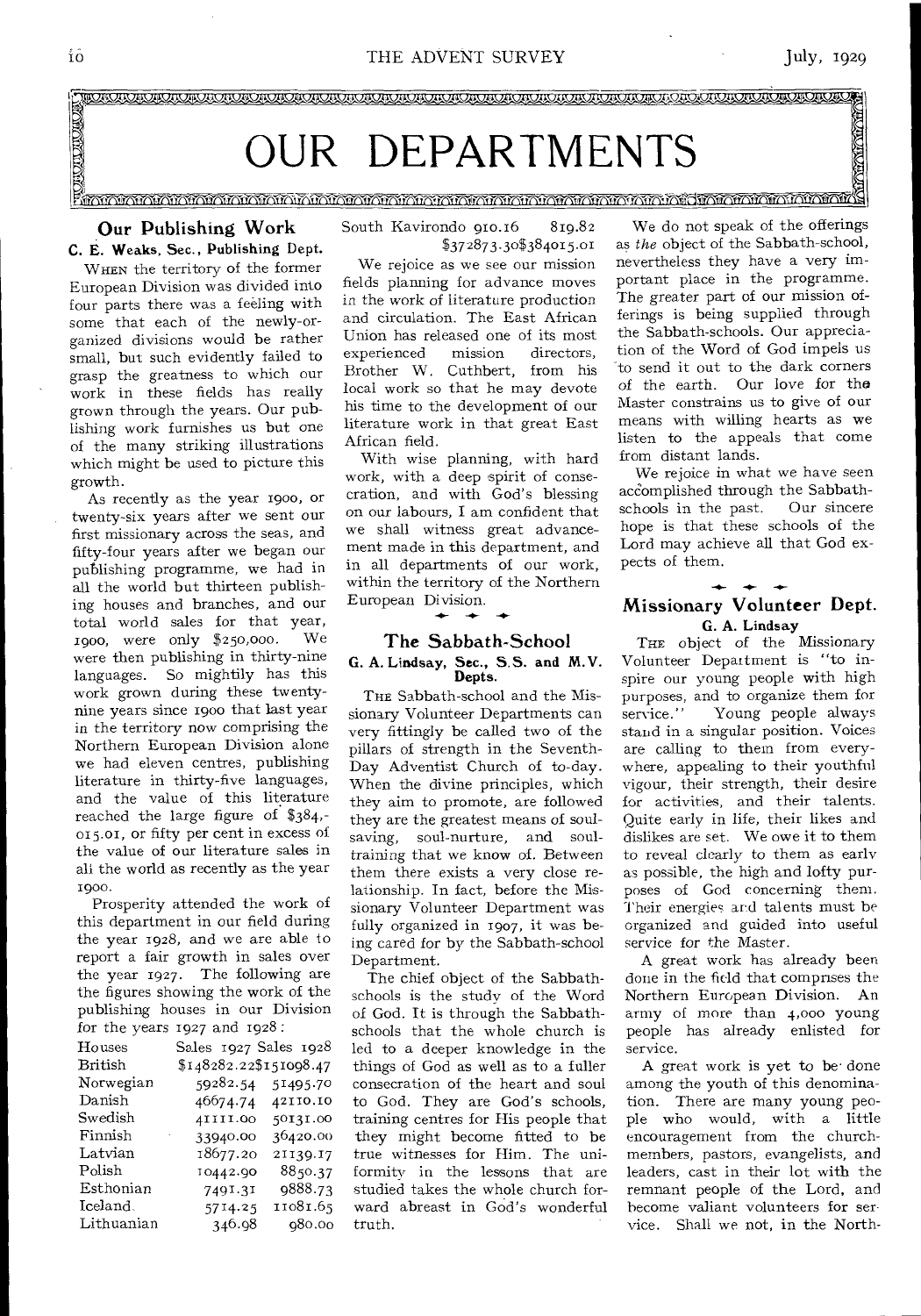ern European Division, build more rapidly on these two pillars of strength, the Sabbath-school and the Missionary Volunteer Departments, which are founded most securely on the Rock, which is Christ.  $\ddot{\phantom{1}}$ 

#### Educational Day **L.** F. Oswald, Sec., H.M. and Educational Depts.

EVERY great movement has for its foundation a sytem of education and training, whether secular or religious. In the Advent movement the Lord has given us special light for the training of our youth. The divine plan is to prepare them in our own schools for our own work and for eternity.

We, as a people, have for many years set one Sabbath aside for the purpose of Christian education. This is called Educational Day. This year it falls on the sixth of July. The day is set aside in all of our churches for the study of Christian education and for the gathering of means to help some needy and worthy student to prepare to enter our work.

It is very essential to choose the right kind of training for our youth. Our children may be trained for the service of sin, or for the service of righteousness. It is the early training that counts. It shapes their character for secular as well as religious life. Solomon says : "Train up a child in the way he should go, and when he is old, he will not depart from it." He speaks here of a lasting education, an education that will fit men and women for their life's work and eternity, a training from which they shall never depart. Such a training can only be obtained through Christian parents and teachers. True education embraces more than merely having a knowledge of books. It takes in everything that is good, virtuous, righteous, and holy. It includes a life of sacrifice and brotherly kindness, of love to God and to one's fellow-men.

To obtain such a training, the physical, mental, moral, and religious education of our youth must have attention. This is the aim of our schools. The saving of our children and, the using of their energies in the finishing of God's work on earth is our most sacred busi-

ness. How much are we doing for our young people? How many are in our schools? Every young person of age should be in our schools. The reason we are losing so many every year is that we have failed in our training at home, and have failed to bring them into our schools. "Train up a child in the way he should go, and when he is old, he will not depart from it."

#### Big Week Responses **L. F.** Oswald

 $+ +$ 

DURING the past months it has been my privilege to visit many of our churches in the Polish and Baltic Unions, in behalf of the Big Week campaign. Everywhere there was a good response. I am led to believe this year's campaign will be the best in our field. I have just received a report from the Baltic Union which shows a gain of more than r,000 dollars over last year's achievement. Our people have done marvellously well under the financial distress in that country. Surely the Lord has blessed their efforts.

Brother Isaac of Poland states that he believes this year's campaign will be the best in the history of the Polish Union. Brother Ludtke from Volyhynia writes that he has never seen our people take such an active part in missionary<br>work as this year. He says the work as this year. Big Week campaign has brought a new missionary spirit into our churches.

The complete reports from the Scandinavian and British Unions have not as yet come in, but those from the largest churches are very encouraging. This year, for the first time, a goal was set for our schools, and this has proved a great blessing. The Baltic school tripled its goal, the Polish school doubled theirs, and the British school has also passed its goal. We have not received complete reports from the other schools, but I understand that they have all done well.

Not only our people, but many of the strangers have taken an active part in the campaign this year. For lack of space, I will relate only two experiences of work done by people not in this message. In Reval, after a campaign service, a lady asked for ten of our papers to sell. She sold them in a few hours. In the

evening she came back to the meeting bringing the money, and reported that she had not experienced such joy for many years as in the few hours she had spent in doing missionary work. The result of this experience was that she believed we had the truth, and asked to join our church. In the same city, another young lady who was at the same meeting, was so impressed with the plan of Big Week and what we as a people are doing in the mission fields, that she decided to give us  $600 E$ . Kr. *(Equal to* \$16o.) She had been saving this money for the last three years to take a trip through Europe this year. However, when she heard of our needs she decided to give her money towards the Big Week. She said : "I have decided to let my money travel instead of myself." It gave me great joy personally to see how the Spirit of God is working on the hearts of the people to give of their means to support the work of God. If strangers outside the message see the importance of our work, surely it ought to encourage us to be more faithful and sacrificing. **-4- -4- -4-** 

#### The Beginning

*(Continued from page r.)*  and Educational Secretary, and Pastor G. A. Lindsay, from Sweden, Missionary Volunteer and Sabbath-school Secretary. Several of our office helpers from Berne have joined us in England. Miss Anne Schmidt will take charge of the German correspondence, and Miss Rosa Muderspach, from Denmark, of the Scandinavian. We are pleased to state that Brother J. H. Schilling is well again, and has taken up his work as Field Secretary. One in heart and faith, firm in the Gospel message, our watchword, "Greater things for God," we dedicate ourselves one and all, without reserve, to the Advent cause.

#### The Aduent Surueu Organ of The Northern European Division of the General Conference of S.D.A.

Editor: Ella M. Eastcott

Published monthly on the 25th day of<br>the month. Price 2/6 per annum. Sub-<br>scriptions to be sent to your local Pub-<br>lishing Hou**se.**